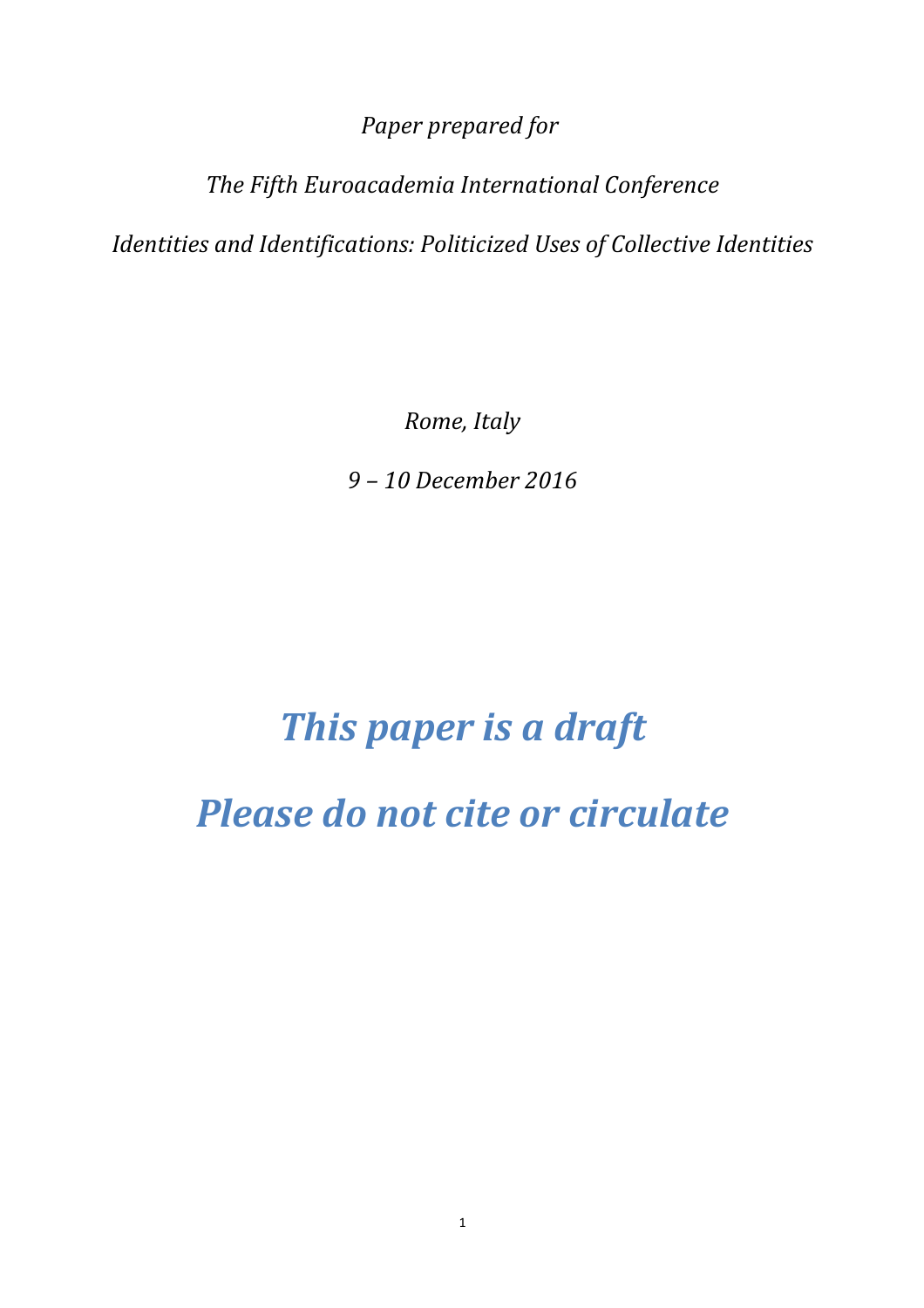# **Model Others, Identity and Globalization: tentative theoretical observations from a case study of parliamentary discourse in Israel**

Judah Troen, Hebrew University of Jerusalem

ABSTRACT**:** The novel concept of Model Others – i.e. Others framed not as disparaged and degraded in relation to the national Self, but as peers potentially superior to it – is introduced to enrich our understanding of national identity. In this paper I explore its potential significance as an endogenous factor that impacts globalization. From a constructivist perspective, one would expect that ascribing high (or low) legitimacy to Model Others would create a discursive climate conducive (or resistant) to policy diffusion and globalization. To explore this proposition, I conducted a computerized search coupled with manual, in-context coding of a large corpus of transcripts from meetings of Knesset (Parliament of Israel) Constitution and Economics committees, in which 7,626 references to Model Others over the *longue durée* from 1950 to 2012 were identified and analyzed. Findings that show an increasingly frequent and positive appeal to Model Others in Knesset discourse from the mid-1970s mark a clear shift in Israeli identity. The nature and timing of this change suggest that internal social and cultural developments within Israel were at play, causing Europe, the US, and "the West" in general to be elevated as models by which to critically evaluate the national self, particularly for its deficient civility. I propose that these endogenous changes in national identity are a context that should be viewed as a catalyst for, rather than mere byproduct of, the rapid globalization that swept across Israel from the 1990s. This underscores the theoretical utility of Model Others as a concept that sensitizes research to yet under-studied but important social processes.

*Key Words: national identity, otherness, globalization, neo-institutionalism, discourse analysis* 

In this paper an analysis of references to what I call Model Others (MOs) in the discourse of the Israeli Knesset (parliament) suggests that in Israel, globalization was preceded and actually catalyzed by identity change. I introduce the novel concept of Model Others, explain its use in my empirical study of Knesset discourse and briefly discuss the relation between MOs and globalization against the social and cultural background pertinent to the Israeli case. Rather than globalization impacting national identity, my findings suggest that national identity as expressed in MO discourse is an endogenous factor that can significantly impact globalization.

# Model Others (MOs) and National Identity

The binary categories of us and them or Self and Other are inherent in all orders of identity. Contrasting 'us' and 'them' establishes difference between groups and simultaneously makes generalizations that imply sameness, hence identity, within each group (Tajfel 1969).<sup>1</sup> Whether for sweeping distinctions between East (colonized) and West (colonizers) (Said 1978; Bhabha 2004), or for national identity (Akzin 1964, 35-44; Gellner 1965, 167-71; Smith 1991, 75; Hobsbawm 1992; Kedourie 1993, 44-55; Triandafyllidou 1998; Nigbur and Cinnirella 2007; Petersoo 2007), ethnicity (Barth 1969), gender (Zinn, Messner and Hondagneu-Soleto 2005), class (Bourdieu 1984, 466-470) or even an individual's sense of selfhood (Cooley 1902; Mead 1934; Jarymowicz 1998; Corcoran, Crusius and Mussweiler 2011), scholars agree that distinction from others is crucial for the construction and maintenance of identity (Tajfel and Turner 1986; McCrone 1998, 36; Hall 2000; Jenkins 2000; Abdelal et al. 2006, 698-699; Hoggett 2009, 25-42).

Yet a question remains: how does this Self/Other binary operate? Analytically, Self and Other may be arranged horizontally, in value-free, neutral terms as mere difference, so that groups are "different, but equal." They may also be formulated in vertical, hierarchical terms, with one group framed as better or lesser than the other, in what may be called a downward or upward comparison (Merton and Kitt 1950, 48; Suls and Wheeler 2000; White 2012). Scholarship on identity, as historian Erich Gruen recently observes and laments in his book "Rethinking the Other in Antiquity," has clearly been biased towards the hierarchical "we are better than they" scheme, where Selfaggrandizement and denigration of Other are taken for granted. In his words:

… self-fashioning through disparagement of alien societies has been a staple of academic discourse for more than three decades. A collective self-image, so it is commonly asserted, demands … a contrast with the perceptions and representations of other peoples… Denigration of the 'Other' seems essential to shape the inner portrait, the marginalization that defines the center, the reverse mirror that distorts the reflection of the opposite and enhances that of the holder. 'Othering' has even taken on a verbal form, a discouraging form of linguistic pollution (Gruen 2011, 1).

Several converging reasons may explain this theoretical leaning. These include the straightforwardness of the idea that the Self seeks to advance its own positive self-image (Tajfel and Turner 1986, 16; Billing 1995, 67; Nigbur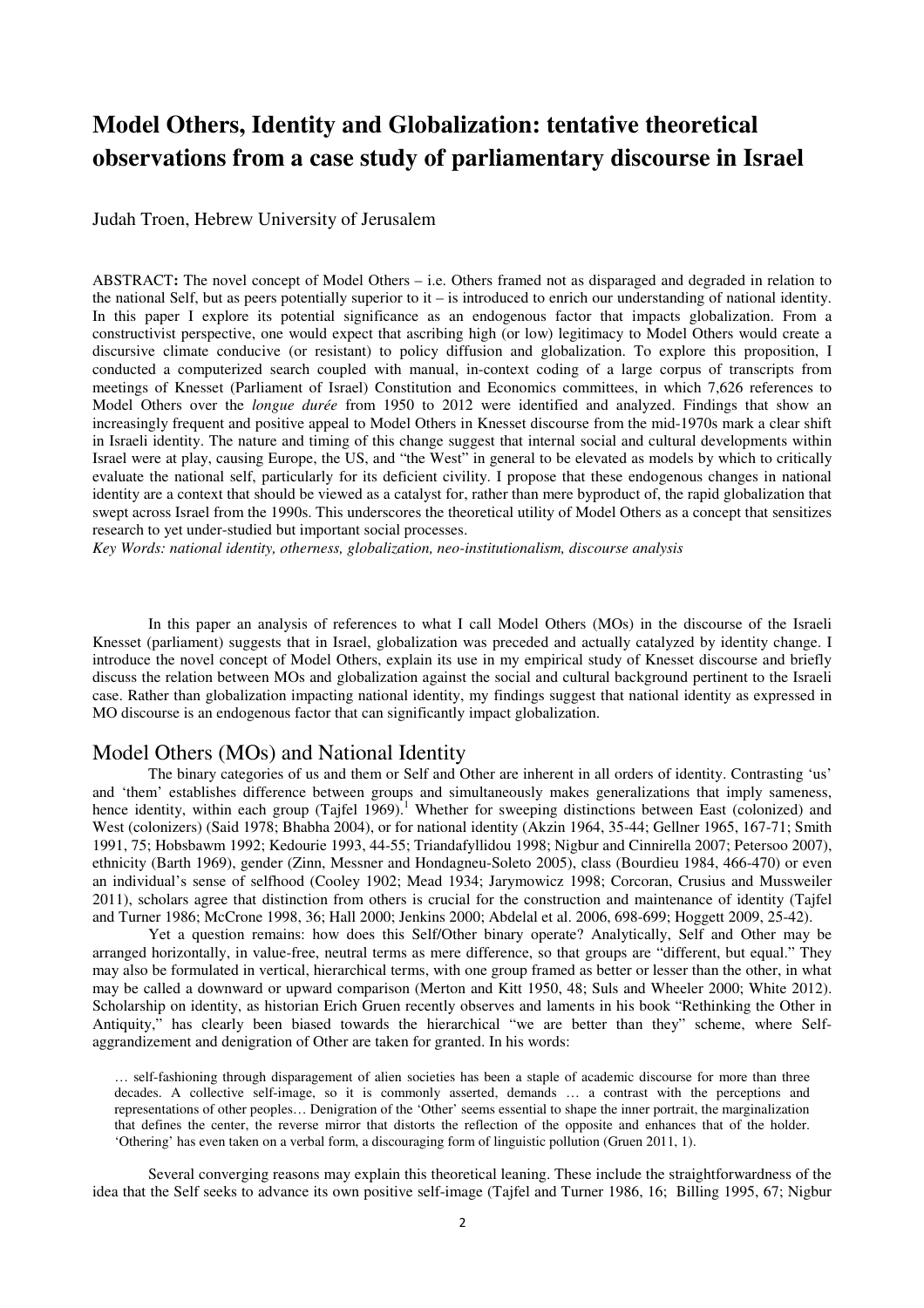and Cinnirella 2007, 674); an orientation of social science research towards conflict and power (e.g. Hjerm 1998; Gifford and Hauswedell 2010, 3);<sup>2</sup> and, with regard to ethnic and particularly national identity, a tendency to focus on the aggressive aspects of these identities because of the violence they too often occasion (e.g. Hobsbawm 1992, 91; Triandafyllidou 1998; Kunovich 2009).

And yet a reading (occasionally a close reading) of scholarship reveals that positive, inspiring Others have played a dominant and clearly visible role in identity construction. Thus positively portrayed Others appear to be a striking feature of modern national reform movements. In *perestroika's* agenda of reform, "Russia was not held to be morally superior to Europe; rather, it was seen as its potential equal and in certain respects its contemporary inferior" (Neumann 1999, 164). The nationalist backlash in post-Soviet Russia in reaction to *perestroika* and the tensions in Russia between Westernizers and nationalists can probably be traced back to the project of Westernization and the resentment it later spurred in the reforms of Peter the Great and later Catherine the Great, where "the West was eagerly accepted as an absolute and incontestable model, the only standard of behavior" (Greenfeld 1992, 223). Similar processes, beginning with Atatürk's project of Westernization, may apply to Turkey as well (Ahmad 1993). In discussing Greeks, Romans and Jews in antiquity, Gruen describes "the powerful ancient penchant (largely unnoticed in modern works) of buying into other cultures to augment one's own" (2011, 5). The present research shows that in modern-day Israel, too, the appeal to Western models is a deep-seated and enduring feature of public discourse, and by extension of Israeli culture and identity.

Despite such counter-examples, the theoretical bias of conceptualizing Others as degraded and despised has remained dominant in studies of national identity. Only recently, a handful of attempts to theorize Others who are held up as an inspiration and model for the national Self have begun to broaden the agenda (Triandafyllidou 2001, 2002; Petersoo 2007; Esparza 2010). Of these, the most systematic, formal attempt is the work of Anna Triandafyllidou, who originated the concept of *threatening* Significant Others on which "politicians and researchers tend to concentrate" (2001, 38) and later introduced the concept of *inspiring* Significant Others. For Triandafyllidou, what groups find inspiring about Significant Others is their path to national independence and building of a national identity (Triandafyllidou 2001, 38). As an inspiring Significant Other, she cites early twentieth-century Serbia: "[the Serbs'] achievement of national independence provided the example to be followed by Croats and other southern Slavs" (2001, 49). Her primary concern is with how the success of one national movement threatens or inspires another national movement in periods of flux and turbulence.

Triandafyllidou's framework begins to adjust the theoretical bias, but it focuses narrowly on overt nationalism and "national grandeur" in the context of largely deliberate episodes of nation building and identity construction. A more nuanced and elaborated concept of national identity is suggested by Michael Billig's (1995) assertion that national identity is constructed by referencing the Other in mundane contexts, in banal yet significant and routine instances. As Billig demonstrates cogently, national sentiment in Western nation-states does not erupt out of nowhere, but is deeply embedded in the mundane, "banal" routines of social life, including everyday discursive habits that inform national identity. However, Billig (following Tajfel) assumes that "nations will produce flattering stereotypes of themselves, and demeaning stereotypes of those other nations, with which they compare themselves" (1995, 67) and that "in worshiping themselves, nationalists disparage other nations" (ibid, 79), while Triandafyllidou usefully points to the possibility of the inverse, whereby the Other serves to inspire and calls for emulation.

Drawing on both Billig's notion of "banal nationalism" embedded in mundane discourse and on a modified version of Triandafyllidou's "inspiring" Significant Others, I have proposed the concept of "Model Others" (Troen 2015). An "Other" is termed "Model" if the national Self perceives it as a peer, potentially or actually superior to itself in a particular context of comparison.

In the proposed framework, references to MOs are not restricted to instances of explicit nation building or episodes of "hot" nationalism. They appear routinely in mundane discourse where the ongoing construction of national identity as in Billig's "banal nationalism" (1995) takes place. Methodologically, this means shifting the emphasis from the "usual suspects" to the "unusual suspects" (Vinitzky-Seroussi 2011) – i.e. from formal, festive or official acts of identity construction and debates overtly addressing Self-Others relations (e.g. in official addresses, political essays, or discourses concerning war or immigration) to largely inadvertent, habitual identity statements that feature in everyday discourse, on virtually any issue under the sun.

A few examples will help explain what these habitual identity MO statements look like in the routine Knesset discourse that I have analyzed. To begin with, MOs are always referenced in a *context that is comparative, whether comparison is implicit or explicit*. Moreover, the reference may be descriptive, like a *mirror* held up to the Self, or prescriptive, suggesting the *model* should be followed. When a comparison with the Other is used descriptively as a mirror, it helps define who we ARE. A useful example is the way MK Gilead Erdan (Likud), chairman of the Knesset Economics committee, referred to America – in contradistinction to Israel – in a 2008 meeting on organic produce regulations:

It may be that American mentality is a bit different from Israeli mentality. It may be that over there, a distributer of organic produce knows that if his produce is found not to be organic, he will likely spend many years in jail. Here I doubt even an investigation would take place (Economics 25.2.2008 [#504])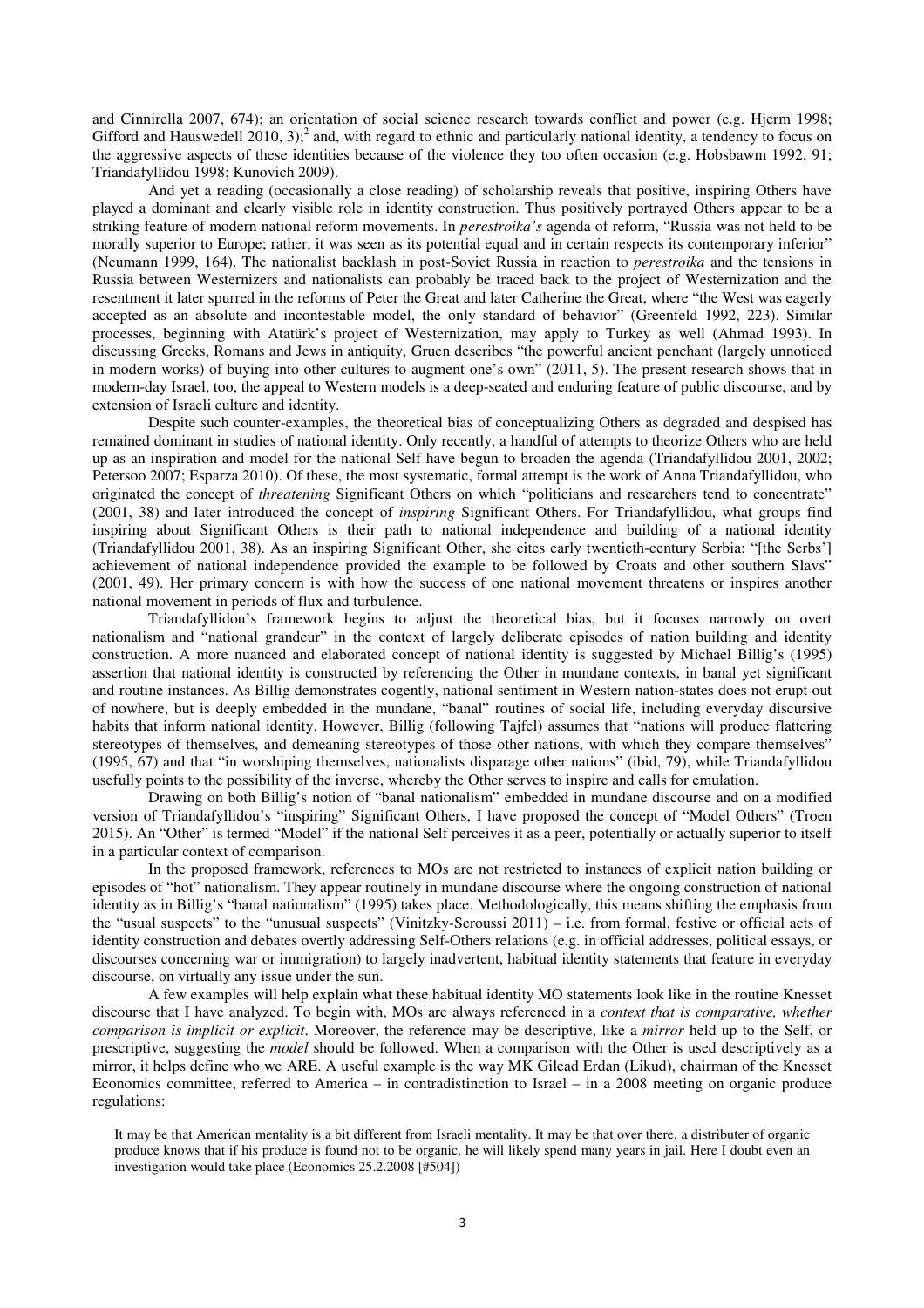This reference is clearly comparative and Erdan uses "American mentality" as a mirror to evaluate and criticize the "mentality" of the Israeli Self that is lawless in contrast with law-abiding and law-enforcing America.

When used *prescriptively as a Model*, comparison with the Other serves a rhetorical purpose and bolsters the argument about what the Self should DO to be aligned with a Model Other. This prescriptive intent is evident in a remark by Etti Bendler, legal counsel to the Knesset Economics Committee, during the course of a 2012 meeting on the compensation of airline passengers. Bendler responded to objections voiced by the head of ELAL's legal division by referring to a superior model:

Unfortunately my knowledge of aviation [legislation] is not comparable to yours; all I can do to support my position on this issue is to invoke a higher authority, namely the European directive that defines a plane ticket more or less as we have done (Economics 19.3.2012 [#793])

Bendler invokes Europe as the model for the Israeli legislation. Citing it as "a higher authority" she aims to quell criticism and legitimize the formula the committee is advancing. This reference is prescriptive because Bendler implies and builds upon the largely agreed upon premise that what is done in Europe can (and, in this case, should) be done in Israel too.

Comparisons may be simultaneously descriptive and prescriptive, models and mirrors. This mix is exemplified in a 1975 statement by MK Yoseph Tamir (Likud):

That since the Yom Kippur War, Germany was able to reduce [its energy consumption] by 10% while we reduced nothing, means that we are not a serious nation in this respect, we are unruly and disorganized. The Economics Committee must give consideration to this phenomenon... (Economics 14.1.1975 [#64])

His statement can be read as both descriptive and prescriptive. Tamir frames Germany as the standard of comparison and measure for how 'we' function. The first part of his statement is primarily descriptive: We ARE behind Germany in reducing consumption and we ARE unruly and disorganized. Its prescriptive implications are articulated immediately afterward as Tamir lays out what 'we' (as a society and specifically the Committee) must DO in order to become more like the Germans in terms of energy consumption, and, one supposes, also in terms of order and discipline.

# MOs and Globalization

The concept of MOs has the potential to sensitize research to the role played by national identity in a variety of phenomena, including relations between nation states and inter-societal stratification of immigrant groups within the state (e.g. Khazoom 2008). In this paper, I limit my focus to the question of globalization and, more specifically, the diffusion of public policy across national borders – an increasingly common phenomenon in recent decades that has been attracting much scholarly interest (e.g. Meyer et al. 1997; Dolowitz and Marsh 2000; Levi-Faur 2005; Lee and Strang 2006; Dobbin, Simmons and Garrett 2007; Simmons, Dobbin and Garrett 2008; Gilardi 2010). Globalization is a "broad and elastic concept" whose definition eludes scholarly consensus (Boli and Lechner 2009, 321). It may be summed up as advances in transportation and communication technologies that lead to an increasingly interconnected international arena that in turn facilitates greater mobility of capital, institutions and ideas around the globe. The diffusion of public policy is thus one facet of globalization. Scholarship on national identity and globalization tends to take globalization as the independent variable and question how this exogenous force challenges and changes national identities (e.g. Guillén 2001, 253-4; Kennedy and Danks 2001; Tomlinson 2003; Sasaki 2004). My aim is not to refute this valid approach. Rather, I propose to complement it with the often-overlooked inverse, whereby national identity is an endogenous factor that conditions globalization processes.

Dobbin and associates identify four distinct theories that address the global diffusion of policy: social construction, learning, coercion, and competition. While competition and coercion theorists trace policy diffusion to changing incentives, constructivist and learning approaches are both concerned with ideas, "although constructivists point to theory and rhetoric as the source of new ideas and learning theorists point to rational, observational deduction" (Dobbin, Simmons and Garrett 2007, 450). It is from the constructivist neo-institutional perspective that I suggest identity, through MO discourse and rhetoric, impacts globalization.

The need to attain institutional legitimacy leads to diffusion, and legitimacy in turn requires persuasive rhetoric (Sillince and Suddaby 2008; Suddaby 2010). I suggest that national identity is a central factor that renders MO rhetoric compelling. To be sure, in an age of globalization no country and society can remain indifferent to and unaffected by what is happening in the global community (Dolowitz and Marsh 2000, 6). Yet depending on whether we are examining India or China, Iran or Poland, Germany or Brazil, Italy or Israel, the nation's MOs will be defined differently and, more importantly, will have a different 'legitimizing power.' From a constructivist perspective, then, a rhetoric that ascribes high (or low) legitimacy to a certain set of MOs would be expected to create a discursive climate conducive (or resistant) to policy diffusion from those countries. In other words, we may postulate that aspects of the national identity which are expressed through MO discourse are an endogenous factor that conditions the diffusion of policy across national borders.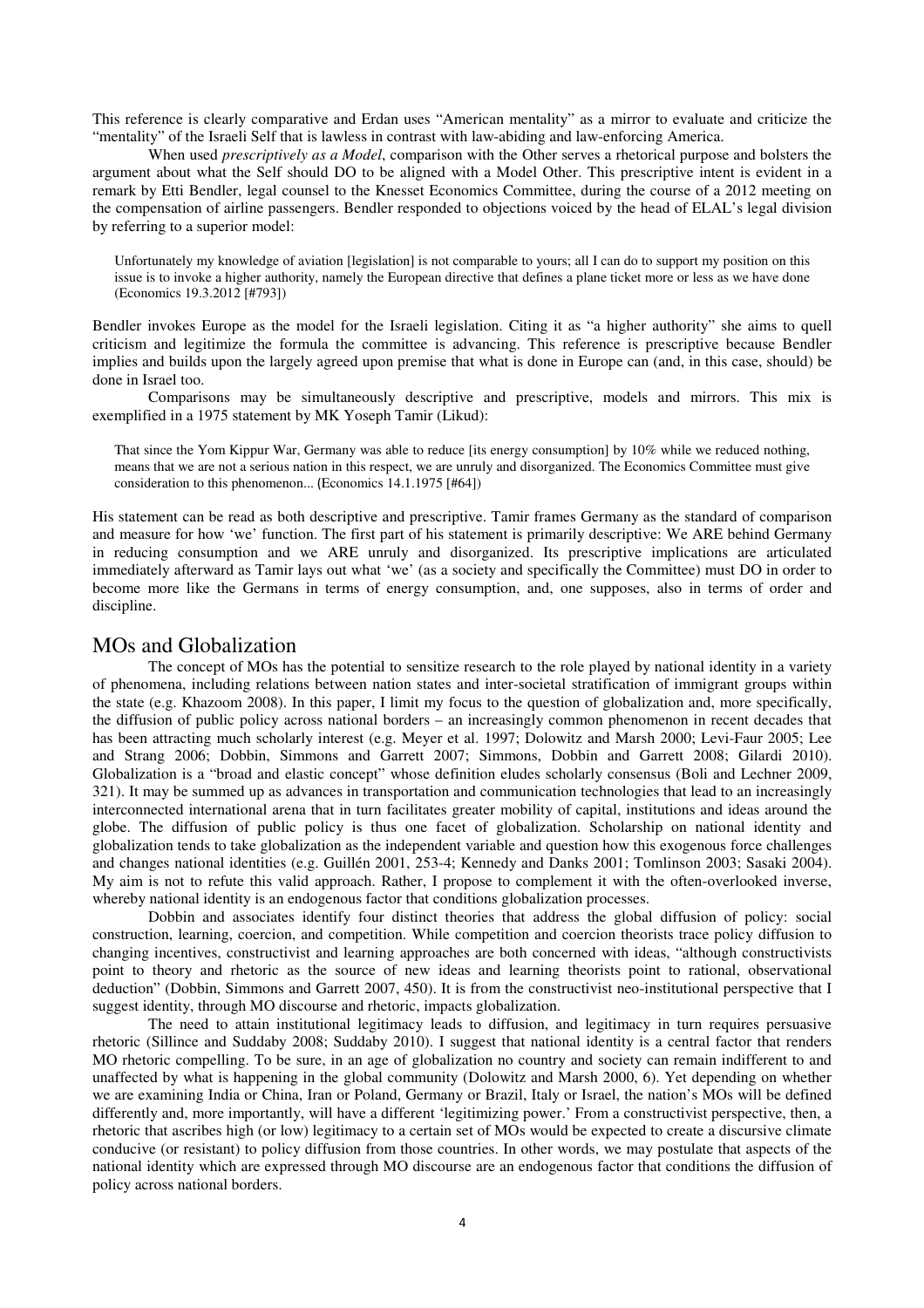Exploring this proposition empirically is admittedly complicated: just as identity and MO discourse may condition globalization, so too globalization may alter MO discourse and identity. Untangling the two scenarios is not straightforward, since there is likely an ongoing dialectic "feedback" process in which cause becomes effect and back again, making strong causal claims untenable. However, when a cause can be identified as occurring prior to its effect, then a causal relationship may be inferred. Thus an identifiable intensification of rhetoric concerning MOs prior to an increase in policy diffusion would suggest that changes in identity contribute to policy diffusion, rather than the other way around. My findings from a study of 62 years of Knesset (Parliament of Israel) discourse suggest that this is indeed the case in Israel. But before I present these findings, a few words are in order concerning the two variables under consideration: Israeli identity and the Others that inform it, and Israel's globalization.

#### Israeli Identity

Scholarship has focused on two Others that define Israeli identity, and both have been conceived as disparaged, threatening and antithetical to the national self. The inter-relatedness of Israeli and Arab/Palestinian identities and the possibilities for conflict resolution and reconciliation have been the subject of several studies in social psychology and conflict resolution (e.g. Bilu 1994; Kelman 1999; Bar-On 2006, 164-165; Bar-Tal and Solomon 2006; Oren 2010). Sociological studies, too, have dealt with the impact of the Israeli-Arab conflict on Israeli identity, with attention to the role of Palestinian Arabs as Others against whom Israeli identity is constituted (e.g. Kook 1996; Peled-Elhanan 2008; Oron 2010). In this vein, Uri Ram even suggests that against the backdrop of the conflict, "being Jewish in Israel [has] a novel meaning of being a 'non-Arab'" (Ram 2000, 410).

Palestinian Arabs are not the only or even the most important Others through whom Israelis have defined themselves. Diaspora Jews constitute a significant disparaged Other contrasted with the new Israeli Jew (Shapira 1995; Zerubavel 1995; Almog 2000, 76-82; Ram 2000, 407-409; Kimmerling 2001; Porat 2006; Bar-On 2008; Conforti 2011). While Diaspora Jews were seen as weak, parasites, uncivil, lacking roots and dignity, the new Jew was to be strong and healthy, laboring and self-sufficient, civil, deeply rooted in the homeland and dignified. In her study of Zionist discourse before 1948, Porat concludes that the Palestinian Arabs are relatively absent from this discourse, while "the real Other decisive for Zionism were diasporic Jews and everything they represented" (Porat 2006, 47).

Israeli identity has also been shaped by the desire to "normalize" Jewish society by molding it in the image of a modern, secular and liberal European society. The idea of "normalization" is the inheritance of the Jewish *Haskalah* (Enlightenment) movement and a central tenet of Zionist discourse since its inception (Hertzberg 1959, 21-22; Rubinstein 2000; Reinharz and Shavit 2010; Mautner 2011, 11-30). Indeed, the aforementioned negation of traditional *galut* (Exilic or Diaspora) Jewry is the correlate of the desire to create a new Jewish person and society according to the template of the modern, enlightened, liberal West. Studies of Zionism and later Israel's "project of Westernization" have concentrated on how a hegemonic ideal of Westernness affected the dynamics between different ethnic segments within Israeli society (e.g. Khazoom 2003, 2008; Hirsch 2009), but this line of research has not dealt with how Israeliness writ large is framed through a process of comparing the Israeli Self to Model Others. A rare example of research concerned with this kind of identity construction is Sela-Sheffy's study (2006) of the way popular Israeli discourse portrays the Israeli person disparagingly compared to a venerated European Other. But this is a lone exception. To date, research has not systematically probed how Israelis speak and think about "the West," nor have changes in these perceptions over time been investigated. These questions are addressed in the present study.

#### Israel's globalization

In order to examine who came first - globalization or MO discourse - one would first have to establish when globalization begins. Certainly scholars differ on this point, with Wallerstein's World-System theory dating globalization as far back as the sixteenth century, Robertson's Cultural theory proposing the late–nineteenth and early–twentieth century, a third set of theorists suggesting the post -WWII years, and a sub-set of these pushing globalization's beginning even later to the rise of neoliberalism in the late 1970s and 1980s (Guillén 2001, 237).

It is this last periodization that fits the scholarship of Israel, since several studies have identified the 1990s as the beginning of Israel's globalization and "Americanization" (Azaryahu 2000; Rebhun and Waxman 2000; Shafir and Peled 2002; Ram 2008). In perhaps the most comprehensive study which is titled "The Globalization of Israel," Uri Ram (2008) surveys economic, political, social and cultural changes in Israeli society, all of which, he suggests, result from globalization, which he conceives in historical-materialistic terms. It is worth reviewing his argument in some detail. According to Ram, it was in the 1990s that globalization affected Israel. He asserts that "the economic forefront of the globalization of Israel is a postindustrial revolution that has taken place in it since the 1990s" (Ram 2008, 30). Later he states that "[the class of 'new bourgeoisie'] became independent and potent from the 1980s and 1990s onward," even as the "bourgeois revolution," which according to Ram transformed Israel's social structure into a fullfledged capitalist structure, "occurred in Israel in the 1990s" (Ram 2008, 44). Likewise, Ram contends that privatization "is the new operating code of Israeli society since the 1990s… The new code is expressed across the economic, social, political, and cultural board" (Ram 2008, 64). He goes on to state that "on top of the postindustrial and the bourgeoisie revolutions, a consumerist revolution has also taken place in Israel since the 1990s…," as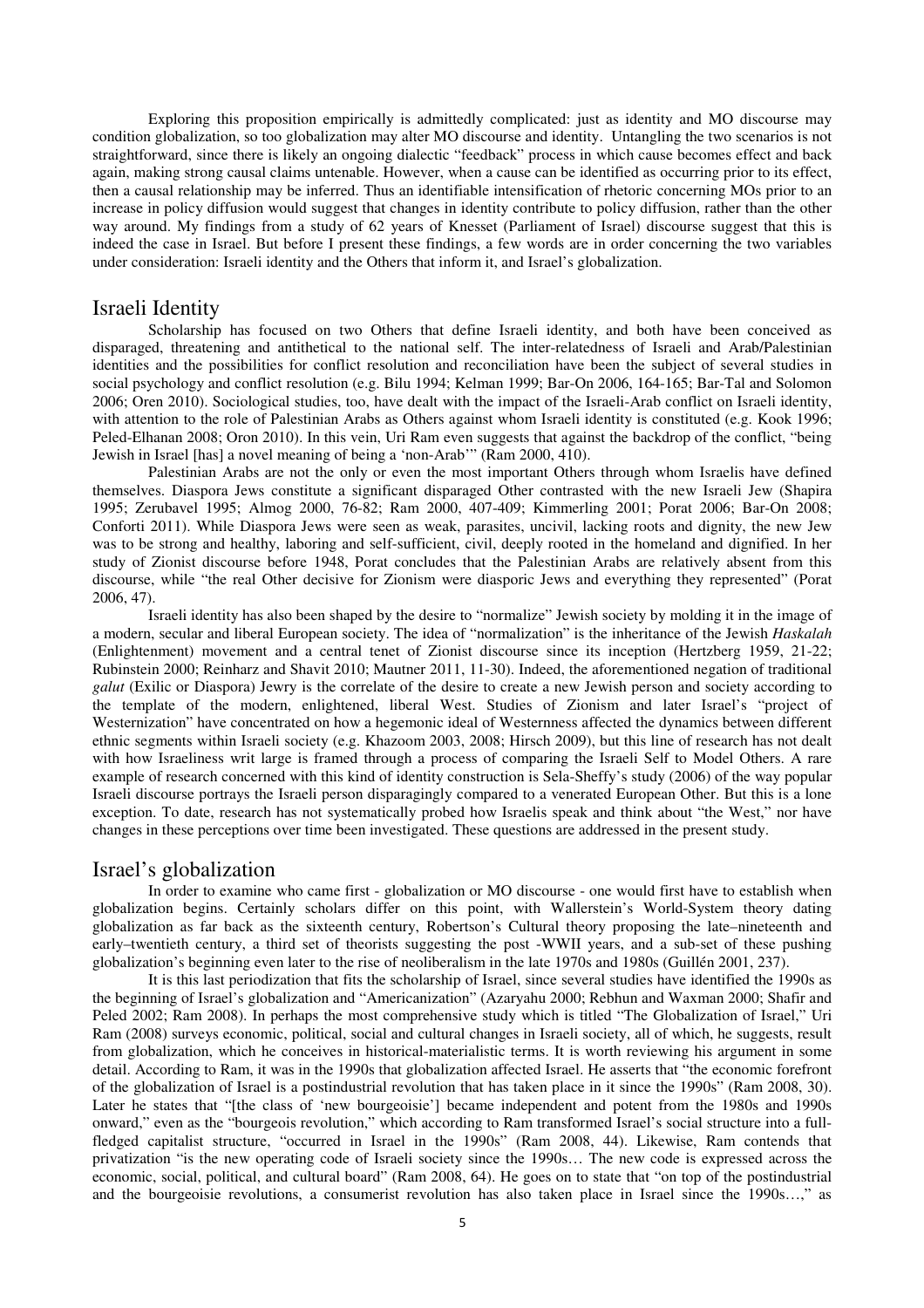expressed for example in growing levels of travel abroad, frequency of international phone calls, viewing of American TV programs, and increased shopping in American style malls (Ram 2008, 65-72). Pointing to the Americanization of Israeli politics, Ram similarly contends that "the 1990s signaled a third phase in the transformation of political culture in Israel" (Ram 2008, 153). Finally, in Ram's analysis, as a result of all these economic, social, cultural and political changes, Israeli identity is bifurcated into a civic (globalized, universalistic, 'McWorld') strand and an ethnic ("tribal", particularistic, reactionist 'Jihad') strand, which he considers "the major schism in Israeli political culture since the 1990s" (Ram 2008, 231).

 I want to address these theories of Israeli identity and globalization by posing two main questions: what changes in MO discourse in Israel are observed over the *longue durée*, and what might these tell us about transformations in Israeli identity? And is globalization an exogenous force that changed identity as reflected in local MO discourse, or, on the contrary, is there evidence that identity is an endogenous force that conditioned the advent of globalization?

#### Data and Methods

To explore changes in MO discourse I analyzed a textual corpus comprised of a large sample of protocols (verbatim transcripts) of meetings conducted by the Constitution Committee and the Economics Committee of the Knesset (Parliament of Israel) in the 62 years between 1950 and 2012.<sup>3</sup> I sampled all meetings taking place during the first quarter (i.e. January to March) on alternate years, 1950, 1952, 1954 and so on, until 2012.<sup>4</sup> Thus I compiled 32 three-month sub-samples spanning 62 years, with at least one sampling for each of Israel's first 18 Knesset assemblies.<sup>5</sup> In all, the corpus includes 2,154 documents, tens of thousands of pages and over 16 million words, equivalent by a conservative estimate to at least 3/16, about 18%, of all discourse generated by the committees during this time.<sup>6</sup>

I used the OCR capabilities of Atlas.ti software to scan the corpus and identify all instances where 26 select search terms were mentioned, and then manually read these references in context to eliminate false positive and irrelevant references from the analysis (approximately half of the references were eliminated in this way). In addition, I coded for the tone of the references – in each and every relevant case I noted whether the Other was being referenced positively, negatively or neutrally.

The 26 search terms selected included ten Western countries, eight non-Western countries, and eight general terms by which comparisons are made (see detailed list in Table 1). Western countries are relevant given Zionism's European roots and the "intense commitments to Westernization as a form of self-improvement" in Israel (Khazzoom 2003, 482). Non-Western countries broaden the scope of the investigation, putting the notion of Israel's strong Westorientation to the test. They include major countries worldwide that Israelis may wish to view as models because they are strong and powerful (Russia and China); because of ideological proximity (the USSR and the Israeli left in the 1950s); because they are emblematic examples of economic success (Japan and Korea from the 1960s); or because they are places from which a great many Israelis or their parents emigrated (Morocco, Russia, Poland, Iraq).

Most of my analysis will focus on eight general terms ostensibly used to compare 'us Israelis' and 'them in the West,' These include the quintessentially Israeli phrase "medinot *metuqqanot*", loosely translated as civil, organized and law-abiding nations, along with other similarly vague yet inherently positive and West-oriented terms like 'developed', 'Western' and 'enlightened' nations. These terms are particularly useful to address the question at hand because while the global diffusion of policy necessitates reference to the particular countries from which policies are being borrowed, it does not in itself require these vague yet rhetorically charged terms.

# Findings

Using all 26 search terms I identified and analyzed a total of 7,626 references to MOs over the *longue durée* from 1950 to 2012, a period spanning the first eighteen Knesset assemblies. These results are summarized in table 1 below. Over the entire period the West is consistently referenced far more than "the Rest," i.e. the non-Western world, whether democratic or non-democratic. Interestingly, this general lack of interest extends to Morocco, Russia, Poland and Iraq – the countries of origin of a great many Israelis, including MKs and policy makers. Russia/the USSR is mentioned only rarely, and, despite Israel's well-established socialist and even communist parties with historically strong affinity to the USSR, is very seldom pointed to positively as a model. Moreover, "the Rest" are almost never invoked as positive models notwithstanding relative proximity (Russia is closer to Israel than the USA, Iraq is closer than Sweden, South Korea is closer than Australia), size and power (Russia and China), or economic growth and development (as with South Korea and Japan). Thus, notwithstanding military or economic power, geographical proximity, biographical connection, regime type or even declared ideological affinity, discussants at the Constitution and Economic Committees appear to identify with the West and endow it with a prestige that is not extended to "the Rest." While Huntington (1996) does not align Israel with any particular civilization, our data reveal that at least in their own eyes, when it comes to law and the economy, Israelis are or would like to be akin to the West.

As noted, across the entire corpus there are 7,626 results and nearly 16 million words. This means that the corpus-wide reference density, that is, the number of references per 100,000 words, is 48.3 (references per 100K words). But references are not evenly spaced over time. Rather, I found that during the first seven Knesset assemblies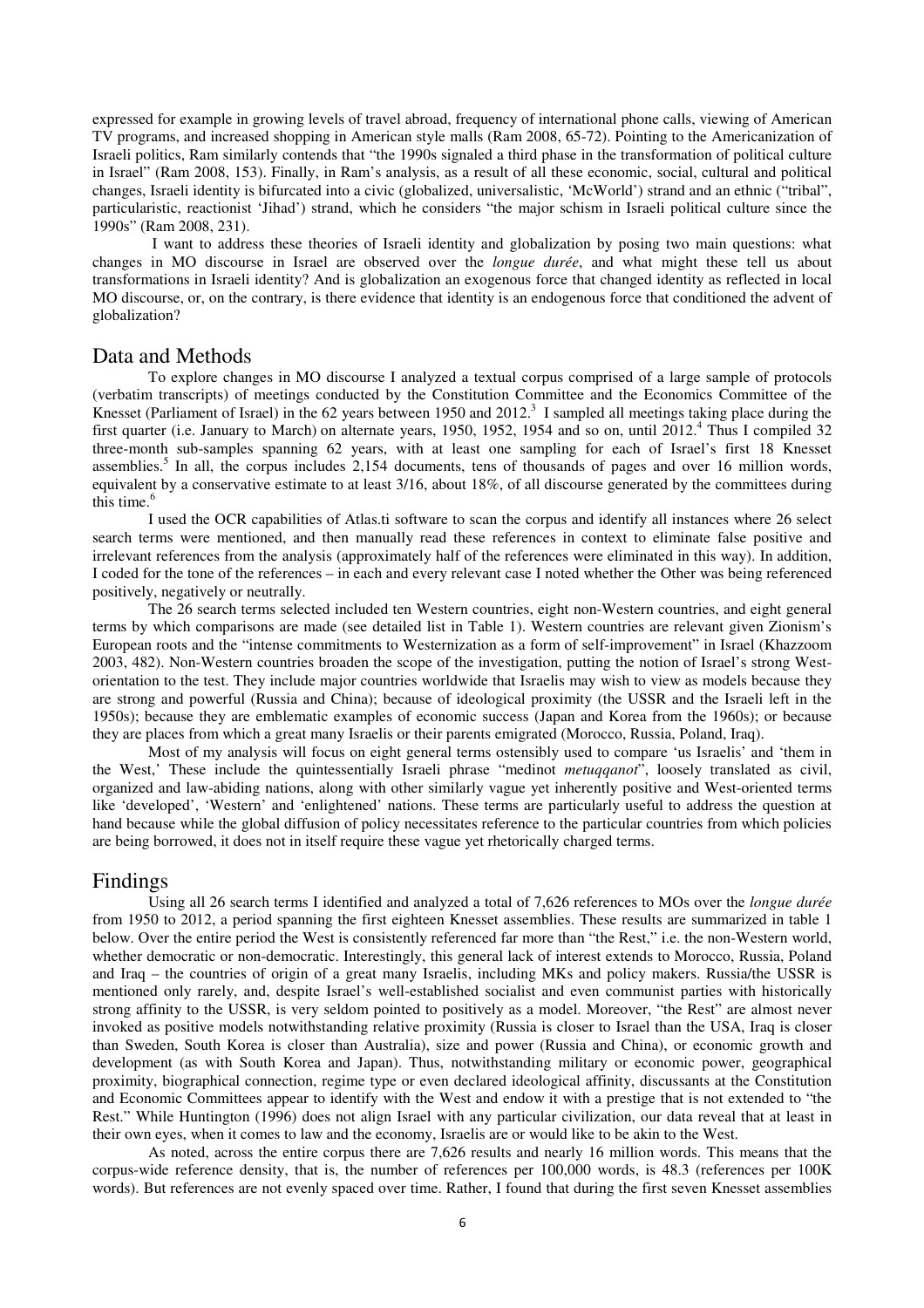– i.e. from 1950 to 1974 – the reference density for both committees was relatively low, with overall levels below 30. From the Eighth Knesset on, reference density is substantially higher, ranging anywhere from 42 to 70.

| $(49.3\%)$<br>$(50.7\%)$<br>$(100\%)$<br><b>IRLVNT</b><br><b>POS</b><br><b>NTRL</b><br><b>Total</b><br><b>NEG</b><br><b>Total</b><br>$(48.7\%)$ $(43.2\%)$ $(8.2\%)$ $(100\%)$<br>$(84.8\%)$<br>$(100\%)$<br>3,293<br>622<br>7,836<br>7,626<br>3,711<br>6,647<br>15,462<br><b>TOTAL</b><br>80<br>Australia<br>55<br>$\mathbf{1}$<br>69<br>136<br>69<br>205<br>8<br>Continental<br>47<br>33<br>6<br>4<br>4<br>51<br>Europe<br>1,350<br>630<br>83<br>1,247<br>1,173<br>637<br>2,597<br><b>Western Countries</b><br>152<br>148<br>19<br>454<br>319<br>France<br>319<br>773<br>197<br>481<br>Germany<br>353<br>130<br>26<br>493<br>846<br>Holland<br>199<br>95<br>96<br>8<br>119<br>117<br>318<br>102<br>31<br>51<br>20<br>183<br>179<br>Italy<br>285<br>124<br>59<br>56<br>9<br>31<br>Sweden<br>26<br>155<br>570<br>985<br>UK<br>1,202<br>519<br>113<br>1,280<br>2,482<br><b>USA</b><br>239<br>1,972<br>2,262<br>1,009<br>1,014<br>2,085<br>4,347<br>Argentina<br>$7\phantom{.0}$<br>3<br>$\mathbf{1}$<br>3<br>40<br>40<br>47<br>Non-Western Countries<br>27<br>$\overline{7}$<br>13<br>China<br>7<br>346<br>174<br>373<br>3<br>$\mathbf{0}$<br>3<br>48<br>44<br>51<br>$\mathbf{0}$<br>Iraq<br>Japan<br>57<br>26<br>30<br>$\mathbf{1}$<br>137<br>118<br>194<br>3<br>Korea<br>5<br>$\overline{2}$<br>$\boldsymbol{0}$<br>51<br>50<br>56<br>Morocco<br>$\boldsymbol{0}$<br>$\mathbf{1}$<br>$\boldsymbol{0}$<br>48<br>46<br>49<br>$\mathbf{1}$<br>Poland<br>9<br>6<br>$\mathbf{1}$<br>76<br>16<br>86<br>102<br>53<br>$\,$ 8 $\,$<br>693<br>Russia<br>20<br>25<br>446<br>746<br>Advanced<br>55<br>37<br>5<br>14<br>$\overline{4}$<br>$\overline{4}$<br>60<br>Developed<br>61<br>101<br>36<br>$\overline{4}$<br>53<br>53<br>154<br>General Search Terms<br>Enlightened<br>63<br>52<br>9<br>$\overline{2}$<br>5<br>5<br>68<br>Liberal<br>$\overline{7}$<br>$\mathbf{0}$<br>3<br>$\overline{2}$<br>11<br>$\overline{4}$<br>14<br>Metuqqanot<br>87<br>$\overline{7}$<br>$\mathbf{0}$<br>94<br>8<br>8<br>102 |  | <b>TOTAL</b> | Comparative |    |   |              | Other (excluded) |    |                |
|--------------------------------------------------------------------------------------------------------------------------------------------------------------------------------------------------------------------------------------------------------------------------------------------------------------------------------------------------------------------------------------------------------------------------------------------------------------------------------------------------------------------------------------------------------------------------------------------------------------------------------------------------------------------------------------------------------------------------------------------------------------------------------------------------------------------------------------------------------------------------------------------------------------------------------------------------------------------------------------------------------------------------------------------------------------------------------------------------------------------------------------------------------------------------------------------------------------------------------------------------------------------------------------------------------------------------------------------------------------------------------------------------------------------------------------------------------------------------------------------------------------------------------------------------------------------------------------------------------------------------------------------------------------------------------------------------------------------------------------------------------------------------------------------------------------------------------------------------------------------------------------------------------------------------------------------------------------------------------------------------|--|--------------|-------------|----|---|--------------|------------------|----|----------------|
|                                                                                                                                                                                                                                                                                                                                                                                                                                                                                                                                                                                                                                                                                                                                                                                                                                                                                                                                                                                                                                                                                                                                                                                                                                                                                                                                                                                                                                                                                                                                                                                                                                                                                                                                                                                                                                                                                                                                                                                                  |  |              |             |    |   |              |                  |    |                |
|                                                                                                                                                                                                                                                                                                                                                                                                                                                                                                                                                                                                                                                                                                                                                                                                                                                                                                                                                                                                                                                                                                                                                                                                                                                                                                                                                                                                                                                                                                                                                                                                                                                                                                                                                                                                                                                                                                                                                                                                  |  |              |             |    |   |              |                  |    | <b>FP</b>      |
|                                                                                                                                                                                                                                                                                                                                                                                                                                                                                                                                                                                                                                                                                                                                                                                                                                                                                                                                                                                                                                                                                                                                                                                                                                                                                                                                                                                                                                                                                                                                                                                                                                                                                                                                                                                                                                                                                                                                                                                                  |  |              |             |    |   |              |                  |    | $(15.2\%)$     |
|                                                                                                                                                                                                                                                                                                                                                                                                                                                                                                                                                                                                                                                                                                                                                                                                                                                                                                                                                                                                                                                                                                                                                                                                                                                                                                                                                                                                                                                                                                                                                                                                                                                                                                                                                                                                                                                                                                                                                                                                  |  |              |             |    |   |              |                  |    | 1,189          |
|                                                                                                                                                                                                                                                                                                                                                                                                                                                                                                                                                                                                                                                                                                                                                                                                                                                                                                                                                                                                                                                                                                                                                                                                                                                                                                                                                                                                                                                                                                                                                                                                                                                                                                                                                                                                                                                                                                                                                                                                  |  |              |             |    |   |              |                  |    | $\mathbf{0}$   |
|                                                                                                                                                                                                                                                                                                                                                                                                                                                                                                                                                                                                                                                                                                                                                                                                                                                                                                                                                                                                                                                                                                                                                                                                                                                                                                                                                                                                                                                                                                                                                                                                                                                                                                                                                                                                                                                                                                                                                                                                  |  |              |             |    |   |              |                  |    | $\overline{0}$ |
|                                                                                                                                                                                                                                                                                                                                                                                                                                                                                                                                                                                                                                                                                                                                                                                                                                                                                                                                                                                                                                                                                                                                                                                                                                                                                                                                                                                                                                                                                                                                                                                                                                                                                                                                                                                                                                                                                                                                                                                                  |  |              |             |    |   |              |                  |    | 74             |
|                                                                                                                                                                                                                                                                                                                                                                                                                                                                                                                                                                                                                                                                                                                                                                                                                                                                                                                                                                                                                                                                                                                                                                                                                                                                                                                                                                                                                                                                                                                                                                                                                                                                                                                                                                                                                                                                                                                                                                                                  |  |              |             |    |   |              |                  |    | 135            |
|                                                                                                                                                                                                                                                                                                                                                                                                                                                                                                                                                                                                                                                                                                                                                                                                                                                                                                                                                                                                                                                                                                                                                                                                                                                                                                                                                                                                                                                                                                                                                                                                                                                                                                                                                                                                                                                                                                                                                                                                  |  |              |             |    |   |              |                  |    | 12             |
|                                                                                                                                                                                                                                                                                                                                                                                                                                                                                                                                                                                                                                                                                                                                                                                                                                                                                                                                                                                                                                                                                                                                                                                                                                                                                                                                                                                                                                                                                                                                                                                                                                                                                                                                                                                                                                                                                                                                                                                                  |  |              |             |    |   |              |                  |    | $\overline{2}$ |
|                                                                                                                                                                                                                                                                                                                                                                                                                                                                                                                                                                                                                                                                                                                                                                                                                                                                                                                                                                                                                                                                                                                                                                                                                                                                                                                                                                                                                                                                                                                                                                                                                                                                                                                                                                                                                                                                                                                                                                                                  |  |              |             |    |   |              |                  |    | $\overline{4}$ |
|                                                                                                                                                                                                                                                                                                                                                                                                                                                                                                                                                                                                                                                                                                                                                                                                                                                                                                                                                                                                                                                                                                                                                                                                                                                                                                                                                                                                                                                                                                                                                                                                                                                                                                                                                                                                                                                                                                                                                                                                  |  |              |             |    |   |              |                  |    | 5              |
|                                                                                                                                                                                                                                                                                                                                                                                                                                                                                                                                                                                                                                                                                                                                                                                                                                                                                                                                                                                                                                                                                                                                                                                                                                                                                                                                                                                                                                                                                                                                                                                                                                                                                                                                                                                                                                                                                                                                                                                                  |  |              |             |    |   |              |                  |    | 295            |
|                                                                                                                                                                                                                                                                                                                                                                                                                                                                                                                                                                                                                                                                                                                                                                                                                                                                                                                                                                                                                                                                                                                                                                                                                                                                                                                                                                                                                                                                                                                                                                                                                                                                                                                                                                                                                                                                                                                                                                                                  |  |              |             |    |   |              |                  |    | 113            |
|                                                                                                                                                                                                                                                                                                                                                                                                                                                                                                                                                                                                                                                                                                                                                                                                                                                                                                                                                                                                                                                                                                                                                                                                                                                                                                                                                                                                                                                                                                                                                                                                                                                                                                                                                                                                                                                                                                                                                                                                  |  |              |             |    |   |              |                  |    | $\mathbf{0}$   |
|                                                                                                                                                                                                                                                                                                                                                                                                                                                                                                                                                                                                                                                                                                                                                                                                                                                                                                                                                                                                                                                                                                                                                                                                                                                                                                                                                                                                                                                                                                                                                                                                                                                                                                                                                                                                                                                                                                                                                                                                  |  |              |             |    |   |              |                  |    | 172            |
|                                                                                                                                                                                                                                                                                                                                                                                                                                                                                                                                                                                                                                                                                                                                                                                                                                                                                                                                                                                                                                                                                                                                                                                                                                                                                                                                                                                                                                                                                                                                                                                                                                                                                                                                                                                                                                                                                                                                                                                                  |  |              |             |    |   |              |                  |    | $\overline{4}$ |
|                                                                                                                                                                                                                                                                                                                                                                                                                                                                                                                                                                                                                                                                                                                                                                                                                                                                                                                                                                                                                                                                                                                                                                                                                                                                                                                                                                                                                                                                                                                                                                                                                                                                                                                                                                                                                                                                                                                                                                                                  |  |              |             |    |   |              |                  |    | 19             |
|                                                                                                                                                                                                                                                                                                                                                                                                                                                                                                                                                                                                                                                                                                                                                                                                                                                                                                                                                                                                                                                                                                                                                                                                                                                                                                                                                                                                                                                                                                                                                                                                                                                                                                                                                                                                                                                                                                                                                                                                  |  |              |             |    |   |              |                  |    | $\mathbf{1}$   |
|                                                                                                                                                                                                                                                                                                                                                                                                                                                                                                                                                                                                                                                                                                                                                                                                                                                                                                                                                                                                                                                                                                                                                                                                                                                                                                                                                                                                                                                                                                                                                                                                                                                                                                                                                                                                                                                                                                                                                                                                  |  |              |             |    |   |              |                  |    | $\overline{2}$ |
|                                                                                                                                                                                                                                                                                                                                                                                                                                                                                                                                                                                                                                                                                                                                                                                                                                                                                                                                                                                                                                                                                                                                                                                                                                                                                                                                                                                                                                                                                                                                                                                                                                                                                                                                                                                                                                                                                                                                                                                                  |  |              |             |    |   |              |                  |    | 10             |
|                                                                                                                                                                                                                                                                                                                                                                                                                                                                                                                                                                                                                                                                                                                                                                                                                                                                                                                                                                                                                                                                                                                                                                                                                                                                                                                                                                                                                                                                                                                                                                                                                                                                                                                                                                                                                                                                                                                                                                                                  |  |              |             |    |   |              |                  |    | 247            |
|                                                                                                                                                                                                                                                                                                                                                                                                                                                                                                                                                                                                                                                                                                                                                                                                                                                                                                                                                                                                                                                                                                                                                                                                                                                                                                                                                                                                                                                                                                                                                                                                                                                                                                                                                                                                                                                                                                                                                                                                  |  |              |             |    |   |              |                  |    | 1              |
|                                                                                                                                                                                                                                                                                                                                                                                                                                                                                                                                                                                                                                                                                                                                                                                                                                                                                                                                                                                                                                                                                                                                                                                                                                                                                                                                                                                                                                                                                                                                                                                                                                                                                                                                                                                                                                                                                                                                                                                                  |  |              |             |    |   |              |                  |    | $\mathbf{0}$   |
|                                                                                                                                                                                                                                                                                                                                                                                                                                                                                                                                                                                                                                                                                                                                                                                                                                                                                                                                                                                                                                                                                                                                                                                                                                                                                                                                                                                                                                                                                                                                                                                                                                                                                                                                                                                                                                                                                                                                                                                                  |  |              |             |    |   |              |                  |    | $\mathbf{0}$   |
|                                                                                                                                                                                                                                                                                                                                                                                                                                                                                                                                                                                                                                                                                                                                                                                                                                                                                                                                                                                                                                                                                                                                                                                                                                                                                                                                                                                                                                                                                                                                                                                                                                                                                                                                                                                                                                                                                                                                                                                                  |  |              |             |    |   |              |                  |    | $\mathbf{1}$   |
|                                                                                                                                                                                                                                                                                                                                                                                                                                                                                                                                                                                                                                                                                                                                                                                                                                                                                                                                                                                                                                                                                                                                                                                                                                                                                                                                                                                                                                                                                                                                                                                                                                                                                                                                                                                                                                                                                                                                                                                                  |  |              |             |    |   |              |                  |    | $\mathbf{0}$   |
|                                                                                                                                                                                                                                                                                                                                                                                                                                                                                                                                                                                                                                                                                                                                                                                                                                                                                                                                                                                                                                                                                                                                                                                                                                                                                                                                                                                                                                                                                                                                                                                                                                                                                                                                                                                                                                                                                                                                                                                                  |  | Modern<br>41 | 23          | 13 | 9 | $\mathbf{1}$ | 18               | 17 | $\mathbf{1}$   |
| 195<br>5<br>23<br>23<br>Western<br>131<br>59<br>218                                                                                                                                                                                                                                                                                                                                                                                                                                                                                                                                                                                                                                                                                                                                                                                                                                                                                                                                                                                                                                                                                                                                                                                                                                                                                                                                                                                                                                                                                                                                                                                                                                                                                                                                                                                                                                                                                                                                              |  |              |             |    |   |              |                  |    | $\mathbf{0}$   |
| 821<br>307<br>Worldwide<br>573<br>206<br>42<br>216<br>1,128                                                                                                                                                                                                                                                                                                                                                                                                                                                                                                                                                                                                                                                                                                                                                                                                                                                                                                                                                                                                                                                                                                                                                                                                                                                                                                                                                                                                                                                                                                                                                                                                                                                                                                                                                                                                                                                                                                                                      |  |              |             |    |   |              |                  |    | 91             |

**Table 1: Results by search terms and type of reference**

Aggregating the data in blocks (assemblies One to Seven; assemblies Eight to Eighteen) clarifies that reference density of all categories increased from the first to second block, but to variable degrees. The search category with the least increase is Non-Western Countries. Due to the small number of references in this category and the relatively modest increase (from 0.9 to 1.1), the change is not statistically significant. On the other hand, a highly significant (p<0.001) increase is found both in references to Western Countries (from 28.1 to 48.3) and General Terms (from 2.9 to 9.6).

Leading the increase in references to Western countries are the USA and Europe (p<0.001): the USA clearly dominates the Constitution Committee but is on par with and even slightly below Europe in the Economics committee. At the same time, references to Germany and Holland increase in the Constitution committee but not in the Economics committee (Holland even drops in this committee); references to the UK and France decrease in both committees (reflecting very high rates, particularly for the UK, in the early period rather than low rates in the second period). These findings suggest that on economic issues, the EU - Israel's largest trading partner – through its regulatory frameworks has become an essential MO whose importance eclipses not just that of the USA but also that of its own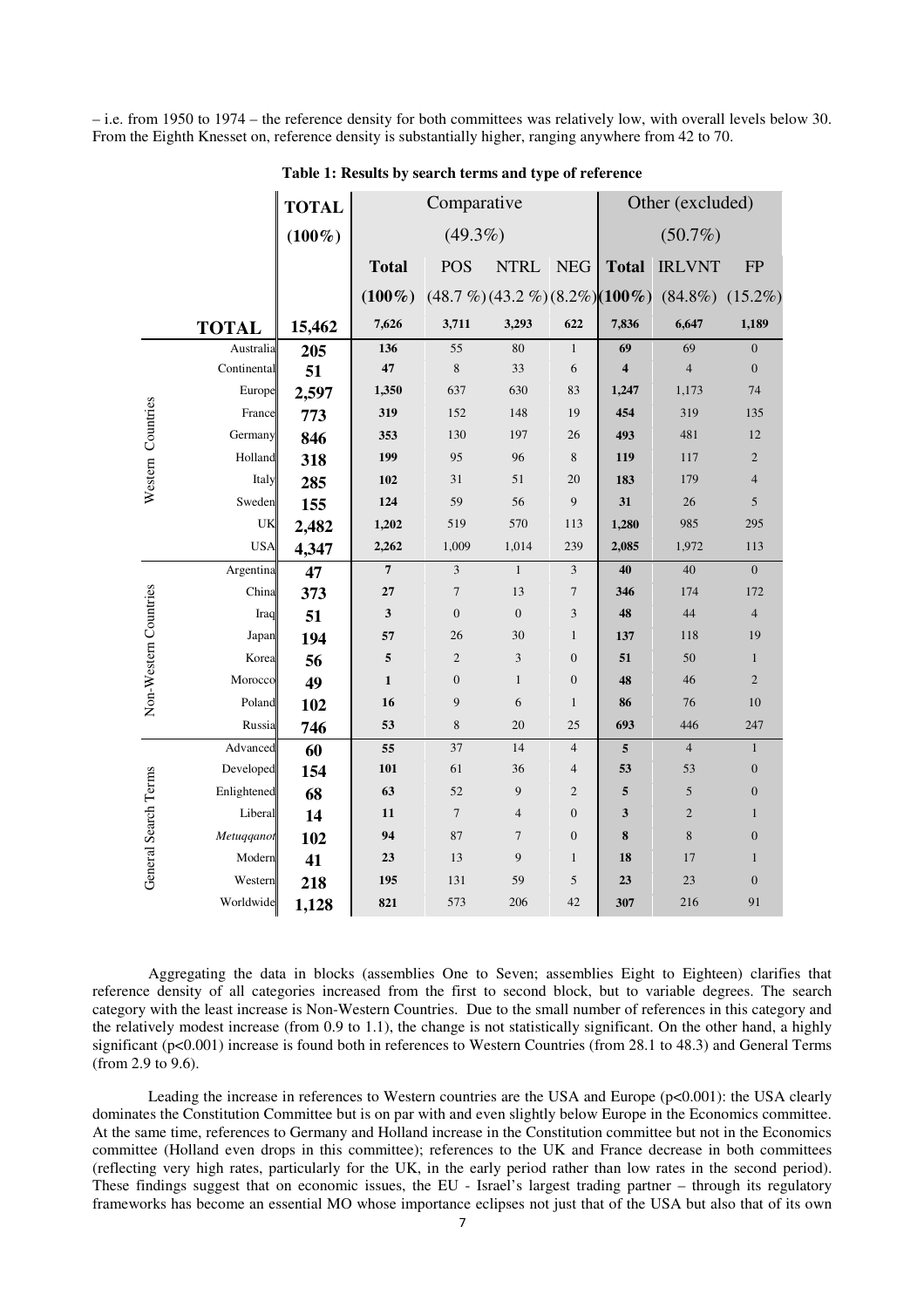member states, several of which are referenced less frequently in later years. On the other hand, individual member states retain and even increase their importance as MOs for constitutional issues, on which they have greater autonomy.



#### **Chart 1: Main Western Countries, by Aggregated Blocks and Committee (References per 100K words)**

\* P<0.05; \*\* p<0.025; \*\*\* p<0.001; - change not significant

Particularly stunning however is the increase in references to the General Terms, which are more than three times as likely to be mentioned in the second block than in the first. These terms are always more frequently referenced in the second period, regardless of the committee. The robust and statistically significant increase (p<0.001) in references of four of these terms is presented in Chart 2. Further examination of the appearance of these terms in the discourse in Chart 3 reveals that the term "*metuqqanot*" (civil, law-abiding) first appears in the Fourth Knesset (1960, Economics Committee), and then again in the Sixth and all subsequent assemblies; "developed" appears continually from the Fifth assembly (1962); "enlightened" first appears in the Sixth Knesset (1966), and then again in the Eighth (1975) and in all subsequent assemblies; and "western" is used for the first time in the Seventh assembly (1970), and is then continually referenced throughout. The first time all four search terms appear together is the Eighth Knesset assembly in 1975, which is the last Labor-dominated assembly, and they are all used continuously and in all subsequent assemblies. These findings point to the Eighth Knesset assembly as a watershed, in which a new type of comparative discourse emerges – a novel, inherently positive, vague but rhetorically charged vocabulary used to refer to the countries Israel seeks to emulate.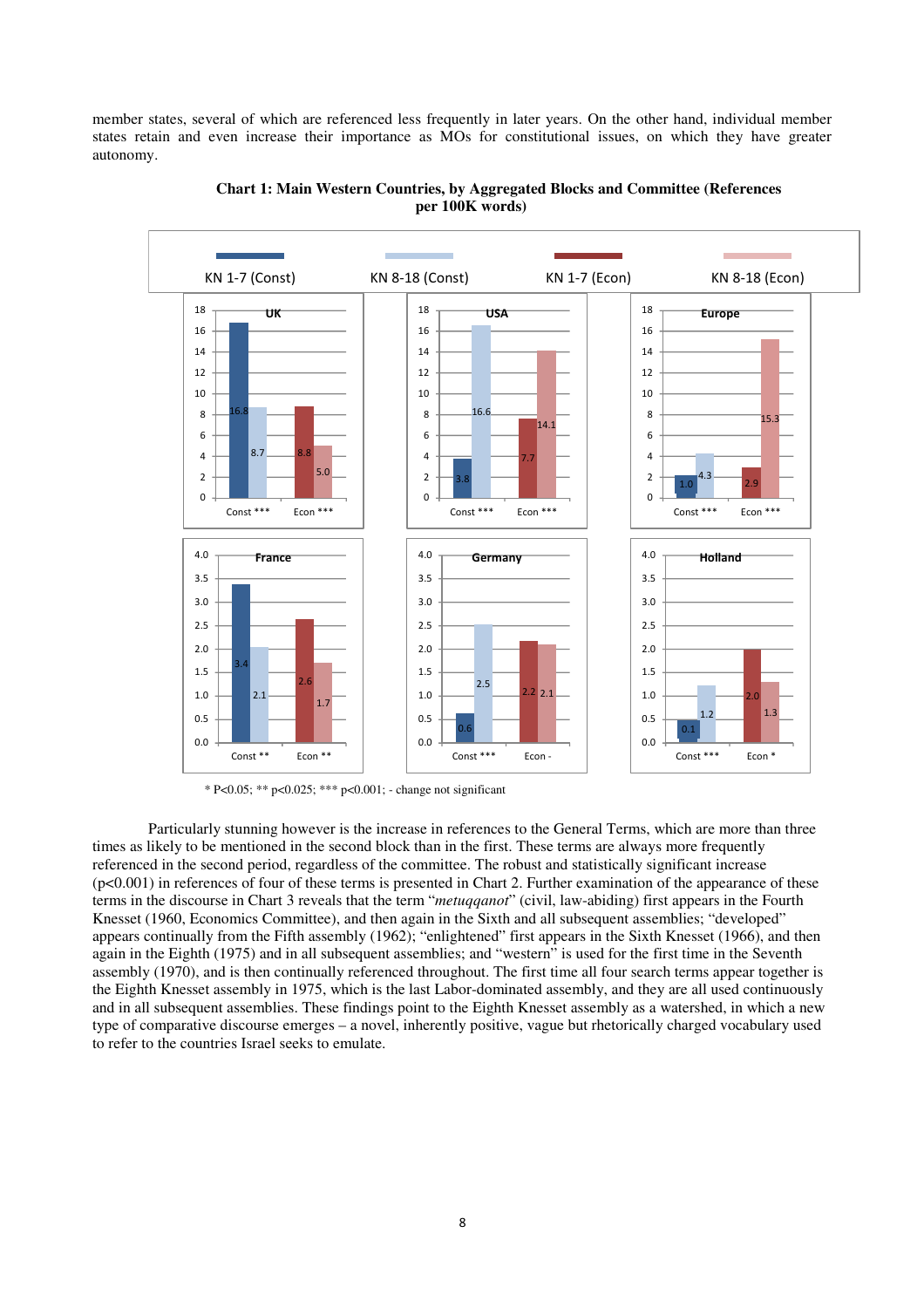

**Chart 2: Select General Terms, by Aggregated Knesset Blocks and Committee (references per 100K words)** 

\* p<0.05;\*\* p<0.025; \*\*\* p<0.001; - change not significant



**Chart 3: Select General Terms 1st to 18th Knesset (references per 100K words)** 

## Discussion and Conclusion

Israel's pro-western orientation is clearly supported by the data. This reflects the Zionist aspiration to "normalize" the Jews by creating a new Jew and Jewish polity molded in the shape of its liberal Western counterpart. In the 62 years studied, countries belonging to the liberal, democratic, enlightened "West" served as models far more frequently than their non-Western counterparts. And yet, the intensity with which these Western MOs are referenced changes from 1975, during the last Labor-dominated Knesset. This intensification is not only visible in the frequency of references to western MOs, but indeed in the emergence of a new vocabulary to refer to these nations.

Can globalization explain why this new vocabulary emerges at this time? The data suggest this explanation is inadequate. As we have seen, it is generally thought that globalization affected Israel in the 1990s (Ram 2008). But these general terms surfaced in the discourse more than a decade prior to this. Furthermore, whereas globalization might explain the proliferation of references to actual countries or jurisdictions, it cannot account for the proliferation of the *value-laden, rhetorically charged* vocabulary associated with "enlightened nations" and other variations of this term. Moreover, the data show that concomitantly, reference to several European countries actually *decreased*. For all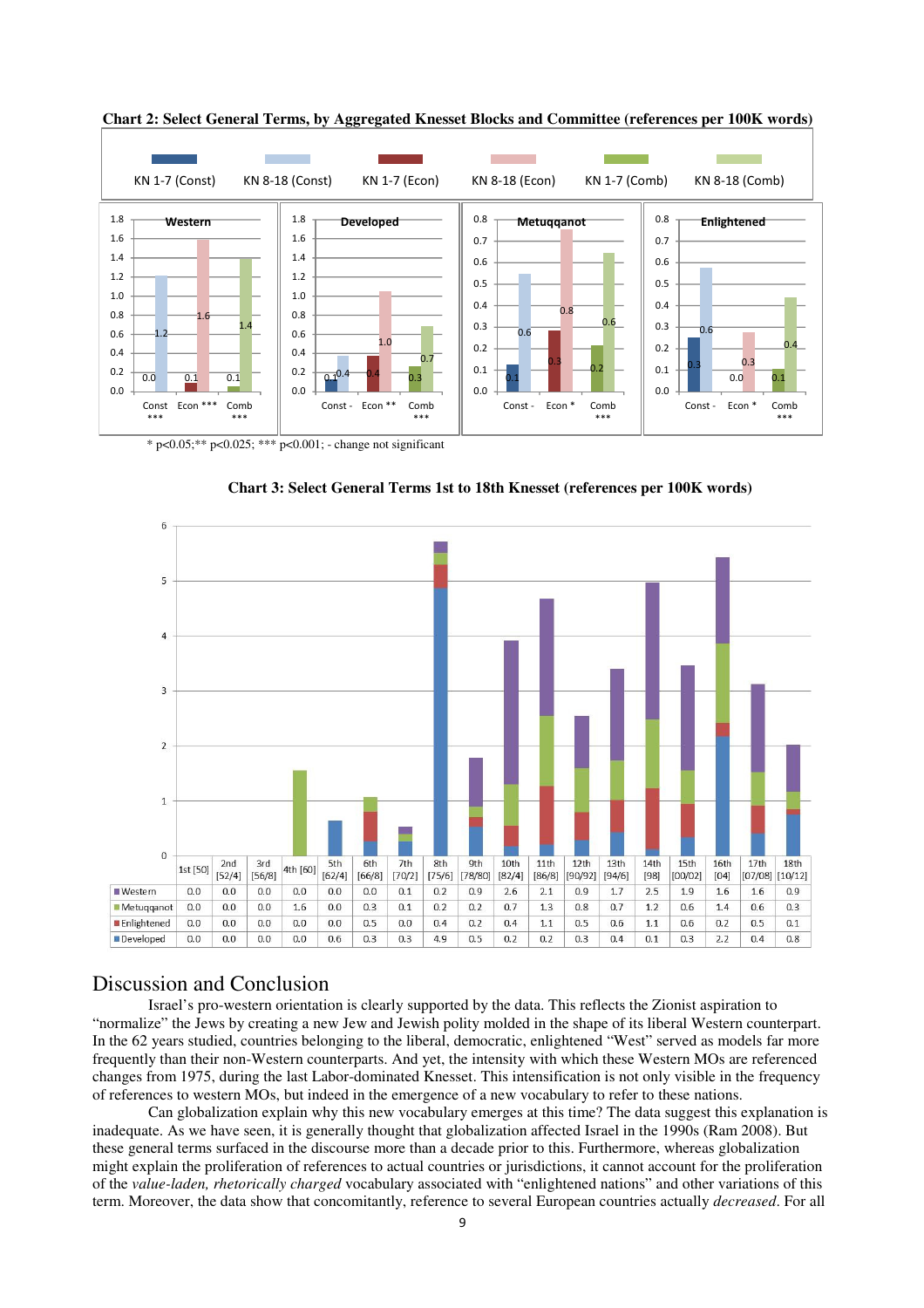these reasons, globalization cannot explain the unequivocal and particularly strong increase in the presence of general terms like "enlightened" in the discourse.

 If globalization cannot account for the emergence of this new vocabulary, what can? Why wasn't this vocabulary in use in the first two decades, and why did it appear when it did?

One likely factor is that in the aftermath of the Holocaust, the appeal of Europe and the West as bearers of civility was significantly reduced. References to Germany in the Constitution Committee were very infrequent in the early years, but in recent years they are much more common. This suggests that with the change of generations and in tandem with Europe's economic, political and, above all, *moral* rehabilitation, it became possible to refer to Germany, and perhaps continental Europe generally, as "enlightened" and worthy of emulation.

Moreover, the new discourse that emerges in the 1970s reflects internal changes within Israeli culture and society. During the first two decades of statehood Israel was facing immense social challenges but generally enjoyed a sense of accomplishment and confidence that "we are on the right track." In the 1970s, this confident utopianism shifts to what I call a "frustrated" utopianism when goals seem obstructed and unrealizable. The new vague vocabulary increasingly used to compare Israel unfavorably with Model Others is part of this wide cultural turn and change in how Israelis think about themselves and their country.

Why this cultural shift happened when it did is a socio-historical question beyond the scope of this paper.<sup>7</sup> Yet we can note a number of factors associated with this change:

- Deepening political cleavages between left and right, and cleavages between secular and religious Jews following the capture of the West Bank and Gaza in 1967 and their subsequent settlement;
- Rampant disillusionment with the political leadership and army following the trauma of the 1973 Yom Kippur war;
- Loss of power by Labor Zionists and erstwhile elites with the political upheaval of 1977;
- Generational changes particularly in the Labor party.

All these factors combined in the 1970s to profoundly affect Israel's culture and shake the foundations of its identity. The emergence of "frustrated" utopianism is strikingly evident in a new kind of self-deprecating and subversive humor that flourished at this time: a new generation of satiric playwrights engaged in a "biting attack on values and basic ideological concepts" (Alexander 1998,169). To them, "the key word defining the cause for this [satirical] attack is 'disappointment'… at the way things turned out; bitterness at the realization of the [Zionist] vision. The analysis of '[a] dream and an awakening' is the central theme in [these authors' works]" (ibid). Debunking of national myths with sarcastic and grotesque portrayals of government figures in the satirical TV revue *Nikui Rosh* ("head cleaning") was "another new, previously unknown practice" (Shapira 2012, 349; see also Shifman 2008). Likewise, the comic review "Lul" that was aired in the early 1970s poked fun at what until then were sacred, not-tobe-ridiculed components of the Zionist ethos, such as immigration absorption , as well as the pretense of becoming a "light unto the nations" (Shifman 2008). In popular culture, the 1970s gave rise to jokes that challenged previously sanctified national myths (Zerubavel 1995, 167-177).

The image of the Sabra – the venerated first generation native-born Israeli, the paradigmatic new-Jew that Zionism strove to create – is also debunked at this time. Almog writes of a "trend to secularize Zionist ethoses and myths" (2000, 17), noting that

Criticism of Sabra literature and the myth it represented intensified in the mid-1970s after the trauma of the Yom Kippur War, when the role of the Sabra as a social model was weakened and his aura dimmed. The Israeli intelligentsia began to see the Sabra in less heroic light that brought out his human failings and even presented him as a pathetic and ridiculous figure" (Almog 2000, 16).

Thus scholars from different disciplines have pointed to the 1970s as a transformative period in Israeli culture: Zionist myths were debunked; heroes were ridiculed; leaders were scathingly criticized; ideological pathos was mocked; and even as the country became better established economically and militarily, the success of the entire Zionist project, with its lofty, transcendent, collectivist utopian aspirations, was increasingly called into question. For all its acknowledged successes, Israel was coming to be seen and to see itself as a failure due to "the gap between aspirations and actual achievements… the result of the inevitable gap between the ideological drive with its utopian overtones, and the imperfect and incomplete reality" (Horowitz and Lissak 1989, 250). It is this changing cultural context that finds expression in the new MO vocabulary: the increased use of the inherently positive, rhetorically charged terms "*metuqqanot*," "enlightened", "Western" bespeaks a latent, nagging cultural anxiety lest the Israeli person and society fail to finally shed engrained diasporic characteristics and become truly civil and Western as envisioned by all strands of the Zionist movement.

In conclusion, introducing MOs sensitizes research to understudied aspects and effects of national identity. In the case of Israel, the emergence of a new, value-laden vocabulary by which to critically assess Israel in relation to the West can be explained in terms of the cultural legacies and internal dialectics of Zionism. The timing of changes in Israel's MO discourse around the Eighth Knesset suggests that these are not a response to globalizing forces. Rather, endogenous identity concerns set the stage for, and perhaps catalyzed, the rapid globalization that was to transform Israel a decade later.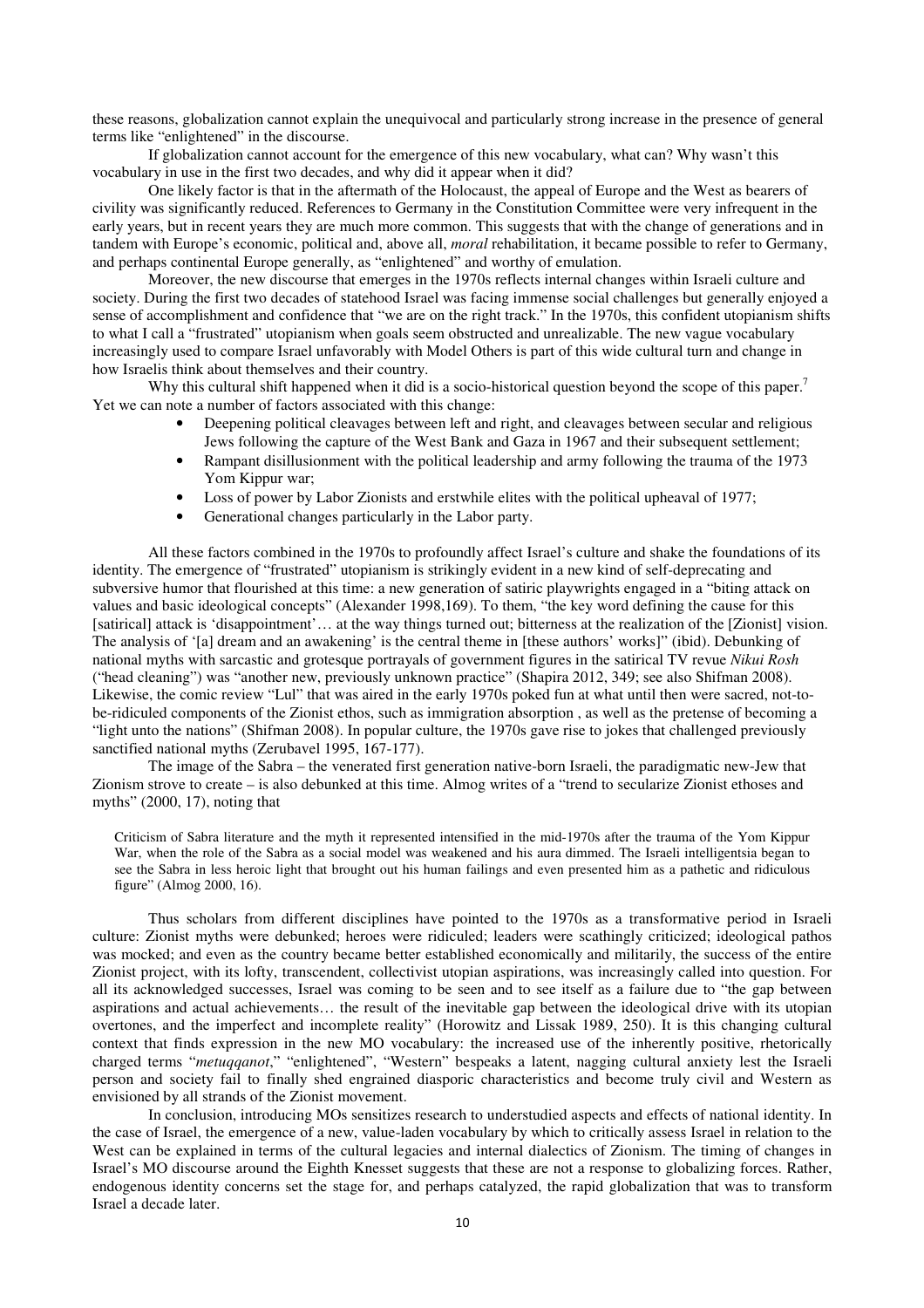# References

- Abdelal, R., Y.M. Herrera, A.I. Johnston, and R. McDermott. 2006. "Identity as a Variable." *Perspectives on Politics* 4 (04):695-711.
- Ahmad, Feroz. 1993. *The making of modern Turkey*. London: Routledge.
- Akzin, Benjamin. 1964. *State and Nation*. London: Hutchinson.
- Alexander, David. 1998. "Political Satire in the Israeli Theater: Another Outlook on Zionism." In *Jewish Humor*, edited by Avi Ziv, 165-171. New Brunswick: Transaction Publishers.
- Almog, Oz. 2000. *The Sabra: The Creation of the New Jew*, *The S Mark Taper Foundation imprint in Jewish studies*. Berkeley: University of California Press.
- Azaryahu, Maoz. 2000. "McIsrael? On the Americanization of Israel." *Israel Studies* 5 (1):41-64.
- Bar-On, Dan. 2006. "Conflicting Narratives or Narratives of Conflict: Can the Zionist and Palestinian Narratives of the 1948 War Be Bridged?" In *Israeli and Palestinian Narratives of Conflict: History's Double Helix*, edited by Robert I. Rotberg, 142-173. Bloomington: Indiana University Press.
- Bar-On, Dan. 2008. *The Others Within Us: Constructing Jewish-Israeli Identity*. Cambridge: Cambridge University Press.
- Bar-Tal, Daniel, and Gavriel Solomon. 2006. "Israeli-Jewish Narratives of the Israeli-Palestinian Conflict: Evolution, Contents, Functions and Consequences." In *Israeli and Palestinian Narratives of Conflict: History's Double Helix*, edited by Robert I. Rotberg, 19-46. Bloomington: Indiana University Press.
- Barth, Fredrik. 1969. *Ethnic groups and boundaries: The social organization of culture difference.(Results of a symposium held at the University of Bergen, 23rd to 26th February 1967.)*. Bergen: Universitetsforlaget.
- Bayley, Paul. 2004. *Cross-cultural Perspectives on Parliamentary Discourse*, *Discourse approaches to politics, society, and culture,*. Amsterdam and Philadelphia: J. Benjamins.
- Bhabha, Homi K. 2004. "The Location of Culture." In. London and New York: Routledge.
- Billig, Michael. 1995. *Banal Nationalism*. London: Sage.
- Bilu, Yoram. 1994. "The image of the enemy: Cracks in the wall of hatred." *Palestine-Israel Journal* 4:24-28.
- Boli, John, and Frank J Lechner. 2009. "Globalization Theory." In *Social Theory*, edited by Bryan S Turner, 321-40. Chichester, West Sussex, United Kingdom: Wiley-Blackwell.
- Bourdieu, Pierre. 1984. *Distinction : a social critique of the judgement of taste*. London: Routledge & Kegan Paul.
- Conforti, Yitzhak. 2011. "The New Jew' in the Zionist Movement: Ideology and Historiography." *The Australian Journal of Jewish Studies* 25:87-118.
- Cooley, Charles Horton. 1902. *Human Nature and the Social Order*. New York: C. Scribner's Sons.
- Corcoran, Katja, Jan Crusius, and Thomas Mussweiler. 2011. "Social Comparison: Motives, Standards, and Mechanisms." In *Theories in Social Psychology*, edited by Derek Chadee, 119-139. Oxford: Wiley-Blackwell.
- Davies, M. 2010. "A New Approach to Oppositions in Discourse: The Role of Syntactic Frames in the Triggering of Noncanonical Oppositions." *Journal of English Linguistics* 40 (1):41-73.
- De Cillia, R., M. Reisigl, and R. Wodak. 1999. "The discursive construction of national identities." *Discourse & Society* 10 (2):149.
- Dobbin, Frank, Beth Simmons, and Geoffrey Garrett. 2007. "The global diffusion of public policies: Social construction, coercion, competition, or learning?" *Annual Review of Sociology* 33:449-472. doi: 10.1146/annurev.soc.33.090106.142507.
- Dolowitz, D. P., and D. Marsh. 2000. "Learning from abroad: The role of policy transfer in contemporary policymaking." *Governance- An International Journal of Policy and Administration* 13 (1):5-24.
- Dolón, Rosana, and Júlia Todolí. 2008. *Analyzing Identities in Discourse*, *Discourse approaches to politics, society and culture*. Amsterdam and Philadelphia: J. Benjamins.
- Dowty, Alan. 1998. *The Jewish state: a century later*. Berkeley: University of California Press.
- Esparza, Daniel. 2010. "National identity and the Other: imagining the EU from the Czech Lands." *Nationalities Papers* 38 (3):413-436.
- Gellner, Ernest. 1965. *Thought and change*, *The Nature of human society series*. Chicago: University of Chicago **Press**.
- Gifford, Paul, and Tessa Hauswedell. 2010. *Europe and Its Others: Essays on Interperception and Identity*. Bern, Switzerland: Peter Lang.
- Gilardi, F. 2010. "Who Learns from What in Policy Diffusion Processes?" *American Journal of Political Science* 54 (3):650-666.
- Greenfeld, Liah. 1992. *Nationalism: Five Roads to Modernity*. Cambridge, MA: Harvard University Press.
- Gruen, Erich S. 2011. *Rethinking the other in antiquity*, *Martin classical lectures*. Princeton: Princeton University Press.
- Guillén, Mauro F. 2001. "Is Globalization Civilizing, Destructive or Feeble? A Critique of Five Key Debates in the Social Science Literature." *Annual Review of Sociology* 27:235-260.
- Hall, Stuart. 1996. "Cultural Studies and its Theoretical Legacies." In *Stuart Hall: Critical Dialogues in Cultural*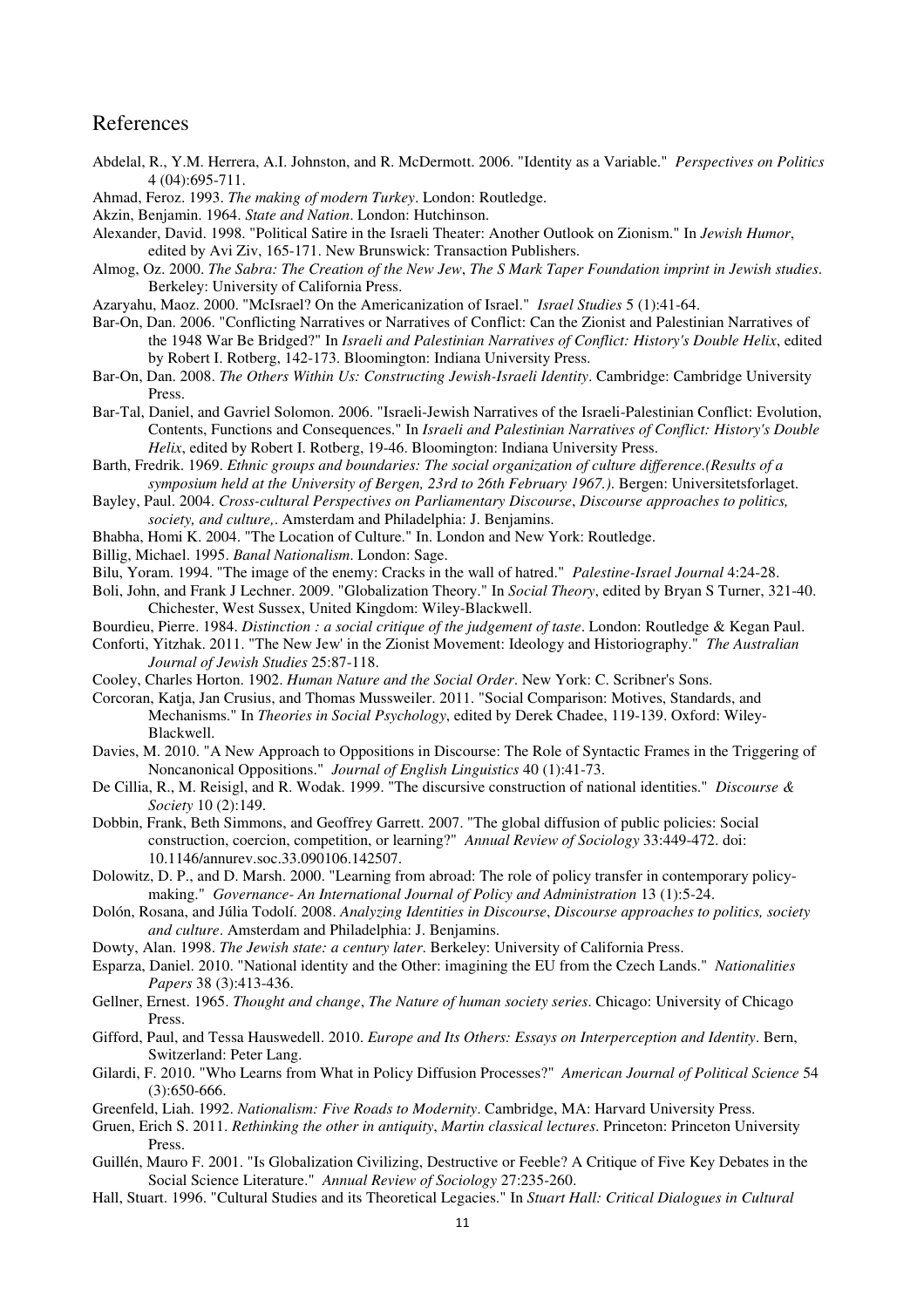*Studies*, edited by David Morley and Kuan-Hsing Chen, 261-274. London and New York: Routledge.

- Hall, Stuart. 2000. "Who Needs 'identity'?" In *Identity: a reader*, edited by Paul Du Gay, Jessica Evans and Peter Redman, 15-30. London ; Thousand Oaks, Calif.: SAGE Publications in association with The Open University.
- Hernández, Á.A. 2008. "Discursive strategies in the construction of national identity: a critical discourse analysis of the Gibraltar issue in the printed media." *National Identities* 10 (2):225-235.
- Hertzberg, Arthur. 1959. *The Zionist Idea*. New York: Atheneum.
- Hirsch, Dafna. 2009. "We Are Here to Bring the West, Not Only to Ourselves': Zionist Occidentalism and the Discourse of Hygiene in Mandate Palestine." *International Journal of Middle East Studies* 41 (04):577-594.
- Hjerm, Mikael. 1998. Reconstructing 'Positive' Nationalism: Evidence from Norway and Sweden. *Sociological Research Online* 3 (2).
- Hobsbawm, Eric J. 1992. *Nations and Nationalism Since 1780: Programme, Myth, Reality*. Cambridge: Cambridge University Press.
- Hoggett, Paul. 2009. *Politics, identity, and emotion*. Boulder, CO: Paradigm Publishers.
- Horowitz, Dan, and Moshe Lissak. 1989. *Trouble in Utopia : The Overburdened Polity of Israel*, *SUNY series in Israeli studies*. Albany: State University of New York Press.
- Huntington, Samuel P. 1996. *The Clash of Civilizations and the Remaking of World Order*. New York: Simon & Schuster.
- Jarymowicz, M. 1998. "Self-We-Others Schemata and Social Identifications." In *Social identity: International perspectives*, edited by Stephen Worchel, 44-52. London: Sage.
- Jenkins, R. 2000. "Categorization: identity, social process and epistemology." *Current Sociology* 48 (3):7.
- Katzenstein, Peter J. 2005. *A world of regions: Asia and Europe in the American imperium*, *Cornell studies in political economy*. Ithaca, NY: Cornell University Press.
- Kedourie, Elie. 1993. *Nationalism*. 4th, expanded ed. Oxford, UK ; Cambridge, MA: Blackwell.
- Kelman, H. C. 1999. "The interdependence of Israeli and Palestinian national identities: The role of the other in existential conflicts." *Journal of Social Issues* 55 (3):581-600.
- Kennedy, Paul, and Catherine Danks. 2001. *Globalization and National Identities*: Palgrave macmillan.
- Khazzoom, Aziza. 2003. "The Great Chain of Orientalism: Jewish Identity, Stigma Management, and Ethnic Exclusion in Israel." *American Sociological Review* 68 (4):481-510.
- Khazzoom, Aziza. 2008. *Shifting Ethnic Boundaries and Inequality in Israel*: Stanford, CA: Stanford University Press.
- Kimmerling, Baruch. 2001. *The invention and decline of Israeliness: state, society, and the military*. Berkeley: University of California Press.
- Kook, R. 1996. "Between Uniqueness and Exclusion: The Politics of Identity in Israel." In *Israel in Comparative Perspective: Challenging the Conventional Wisdom*, edited by Michael N. Barnett, 199-225. Albany: State University of New York Press.
- Kunovich, R. M. 2009. "The Sources and Consequences of National Identification." *American Sociological Review* 74 (4):573-593.
- Lee, Monica, and John Levi Martin. 2015. "Coding, Counting and Cultural Cartography." *American Journal of Cultural Sociology* 3 (1):1-33.
- Levi-Faur, David. 2005. "The global diffusion of regulatory capitalism." *Annals of the American Academy of Political and Social Science* 598:12-32.
- Mautner, Menachem. 2011. *Law and the Culture of Israel*. Oxford: Oxford University Press.
- McCrone, David. 1998. *The Sociology of Nationalism: Tomorrow's Ancestors*, *International library of sociology*. London and New York: Routledge.
- Mead, George H. 1934. *Mind, self and Society: from the standpoint of a social behaviorist*. Chicago: University of Chicago Press.
- Merton, Robert K, and Alice S Kitt. 1950. "Contributions to the Theory of Reference Group Behavior." In *Continuities in Social Research: Studies in the Scope and Method of "The American Soldier"*, edited by Robert K Merton and Paul F Lazersfeld, 40-105. Gelencoe, IL: The Free Press.
- Meyer, J. W., J. Boli, G. M. Thomas, and F. O. Ramirez. 1997. "World society and the nation-state." *American Journal of Sociology* 103 (1):144-181.
- Neumann, Iver B. 1999. *Uses of the Other: "The East" in European Identity Formation*, *Borderlines*. Minneapolis: University of Minnesota Press.
- Nigbur, D., and M. Cinnirella. 2007. "National identification, type and specificity of comparison and their effects on descriptions of national character." *European Journal of Social Psychology* 37 (4):672-691. doi: 10.1002/ejsp.382.
- Oren, N. 2010. "Israeli identity formation and the Arab-Israeli conflict in election platforms, 1969-2006." *Journal of Peace Research* 47 (2):193-204. doi: 10.1177/0022343309353497.
- Oron, Yair. 2010. *Israeli Identities Jews and Arabs Facing the Mirror and the Other [ מול וערבים יהודים :ישראליות זהויות והאחר המראה[*. Tel-Aviv: Resling.
- Peled-Elhanan, Nurit. 2008. "The Denial of Palestinian National and Territorial Identity in Israeli Schoolbooks of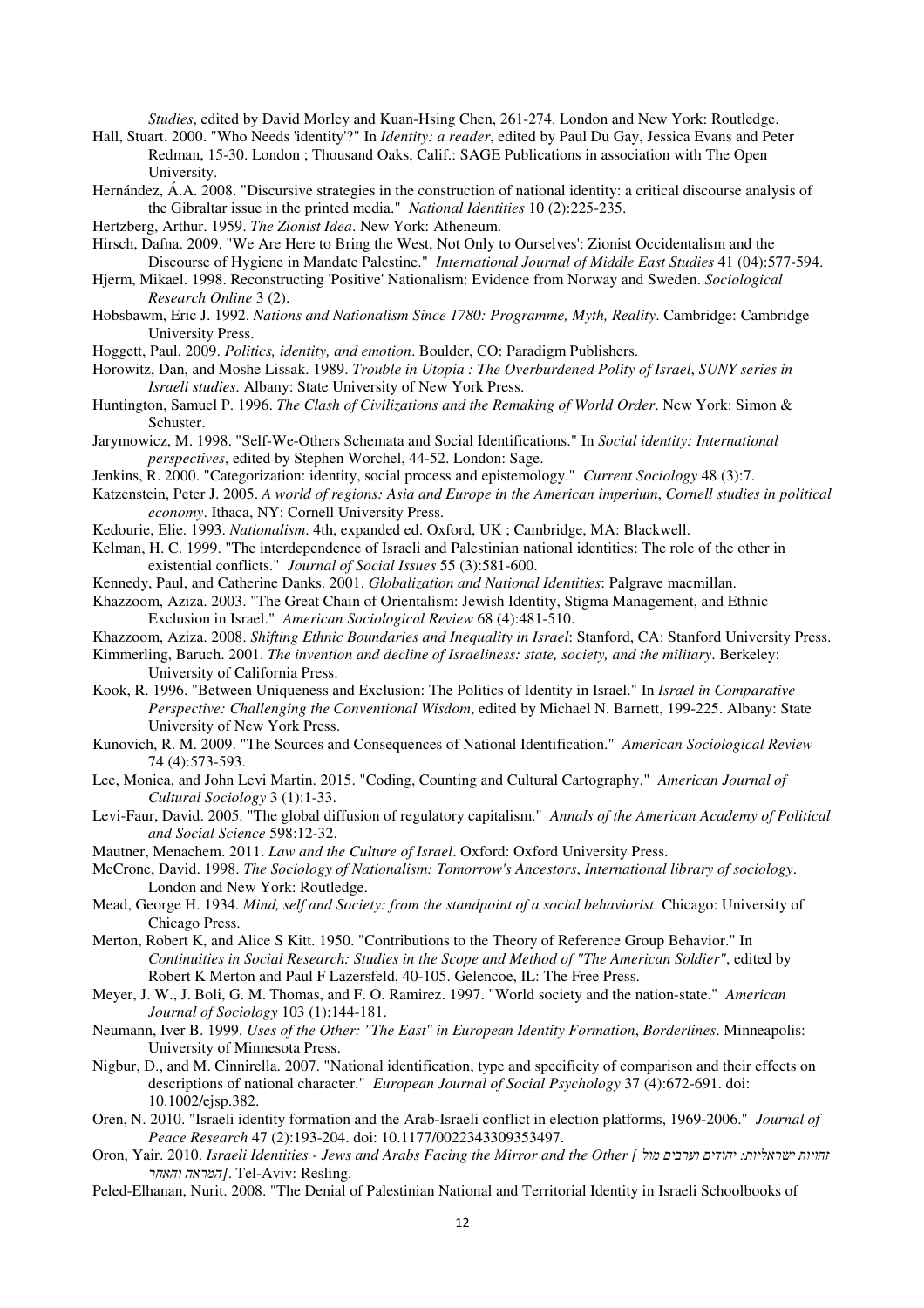History and Geography 1996-2003." In *Analysing Identities in Discourse*, edited by Rosana Dolón and Júlia Todolí, 77-107. Amsterdam and Philadelphia: J. Benjamins.

- Petersoo, Pille. 2007. "Reconsidering Otherness: Constructing Estonian Identity." *Nations and Nationalism* 13 (1):117-133.
- Porat, Dina. 2006. "Forging Zionist Identity Prior to 1948 Against which Counter-identity?" In *Israeli and Palestinian Narratives of Conflict: History's Double Helix*, edited by Robert I. Rotber, 47-71. Bloomington: Indiana University Press.
- Ram, Uri. 2000. "National, Ethnic or Civic? Contesting Paradigms of Memory, Identity and Culture in Israel." *Studies in Philosophy and Education* 19 (5):405-422.
- Ram, Uri. 2008. *The Globalization of Israel: McWorld in Tel Aviv, Jihad in Jerusalem*. New York: Routledge.
- Rebhun, Uzi, and Chaim Isaac Waxman. 2000. "The 'Americanization' of Israel: A Demographic, Cultural and Political Evaluation." *Israel Studies* 5 (1):65-91.
- Reinharz, Jehuda, and Yaacov Shavit. 2010. *Glorious, Accursed Europe: An Essay on Jewish Ambivalence*. Waltham, MA: Brandeis University Press.
- Rubinstein, Amnon. 2000. *From Herzl to Rabin: The Changing Image of Zionism*. New York: Holmes & Meier.
- Said, Edward W. 1978. *Orientalism*. New York: Vintage Books.
- Sasaki, Masamichi. 2004. "Globalization and national identity in Japan." *International Journal of Japanese Sociology* 13 (1):69-87.
- Sela-Sheffy, Rakefet. 2006. "Detachment and Engagement: Israelis' Everyday Verbal Representations of 'the Israeli Person' and the Contest for the Right to Condemn a Collective Identity." *Social Identities* 12 (3):325-344.
- Shafir, Gershon, and Yoav Peled. 2002. *Being Israeli: The Dynamics of Multiple Citizenship*. Cambrindge: Cambridge University Press.
- Shapira, Anita. 1995. "Anti-Semitism and Zionism." *Modern Judaism* 15 (3):215-232.
- Shapira, Anita. 2012. *Israel: A History*. Waltham, MA: Brandeis University Press.
- Shifman, Limor. 2008. *Televised Humor and Social Cleavages in Israel, 1968-2000 [ שסעים :הפולניה והאמא הפרחה ,הערס* .Press Magnes :Jerusalem . *חברתיים והומור טלוויזיוני בישראל, [ 2000-1968*
- Sillince, John A A, and Roy Suddaby. 2008. "Organizational Rhetoric." *Management Communication Quarterly* 22:5- 12.
- Simmons, Beth A., Frank Dobbin, and Geoffrey Garrett. 2008. *The global diffusion of markets and democracy*. Cambridge ; New York: Cambridge University Press.
- Smith, Anthony D. 1991. *National identity*, *Ethnonationalism in comparative perspective*. Reno: University of Nevada Press.
- Suddaby, Roy. 2010. "Challenges for Institutional Theory." *Journal of Management Inquiry* 19 (1):14-20.
- Suls, Jerry, and Ladd Wheeler. 2000. "A Selective History of Classic and Neo-Social Comparison Theory." In *Handbook of social comparison*, 3-19. New York: Kluwer Academic / Plenum Publishers.
- Tajfel, H. 1969. "COGNITIVE ASPECTS OF PREJUDICE." *Journal of Social Issues* 25 (4):79-97.
- Tajfel, HT, and John Turner. 1986. "The Social Identity Theory of Intergroup Behavior." In *Psychology of Intergroup Relations*, edited by Stephen Worchel and William G. Austin, 7-24. Chicago: Nelson Hall.
- Tomlinson, John. 2003. "Globalization and Cultural Identity." In *The global transformations reader: an introduction to the globalization debate*, edited by David Held and Anthony McGrew, 269-277. Cambridge UK: Blackwell Publishing.
- Triandafyllidou, Anna. 1998. "National identity and the 'other'." *Ethnic and Racial Studies* 21 (4):593-612.
- Triandafyllidou, Anna. 2001. *Immigrants and National Identity in Europe*. New York: Routledge.
- Triandafyllidou, Anna. 2002. *Negotiating Nationhood in a Changing Europe: Views from the Press*. Vol. 28. Lewiston, NY: Edwin Mellen Press.
- Troen, Judah. 2015. ""This is what is done abroad": Model Others and the Construction of National Identity in the Parliamentary Discourse of Israel." Doctor of Philosophy, Department of Sociology and Anthropology, The Hebrew University of Jerusalem.
- Van Dijk, Teun A. 2003. "Critical Discourse Analysis." In *The Handbook of Discourse Analysis*, edited by Deborah Schiffrin, Deborah Tannen and Heidi E Hamilton, 352-371. Oxford: Blackwell Publishing.
- Van Dijk, Teun A. 1997. "Political Discourse and Racism: Describing Others in Western Parliaments." In *The Language and Politics of Exclusion : Others in Discourse*, edited by Stephen Harold Riggins, 31-64. Thousand Oaks, Calif.: Sage Publications.
- Vinitzky-Seroussi, Vered. 2011. "Round Up the Unusual Suspects: Banal Commemoration and the Role of the Media." In *On Media Memory: Collective Memory in a New Media Age*, edited by Motti Neiger, Oren Meyers and Eyal Zandberg, 48-61. Houndmills, Basingstoke, Hampshire: Palgrave Macmillan.
- White, Jonathan. 2012. "Parallel Lives: Social Comparison Across National Boundaries." *LEQS Paper* (47).
- Wodak, Ruth, R de Cillia, M Reisigl, and K Liebhart. 1999. *The Discursive Construction of National Identity*. Edinburgh: University Press.
- Zerubavel, Yael. 1995. *Recovered Roots: Collective Memory and the Making of Israeli National Tradition*. Chicago: University of Chicago Press.